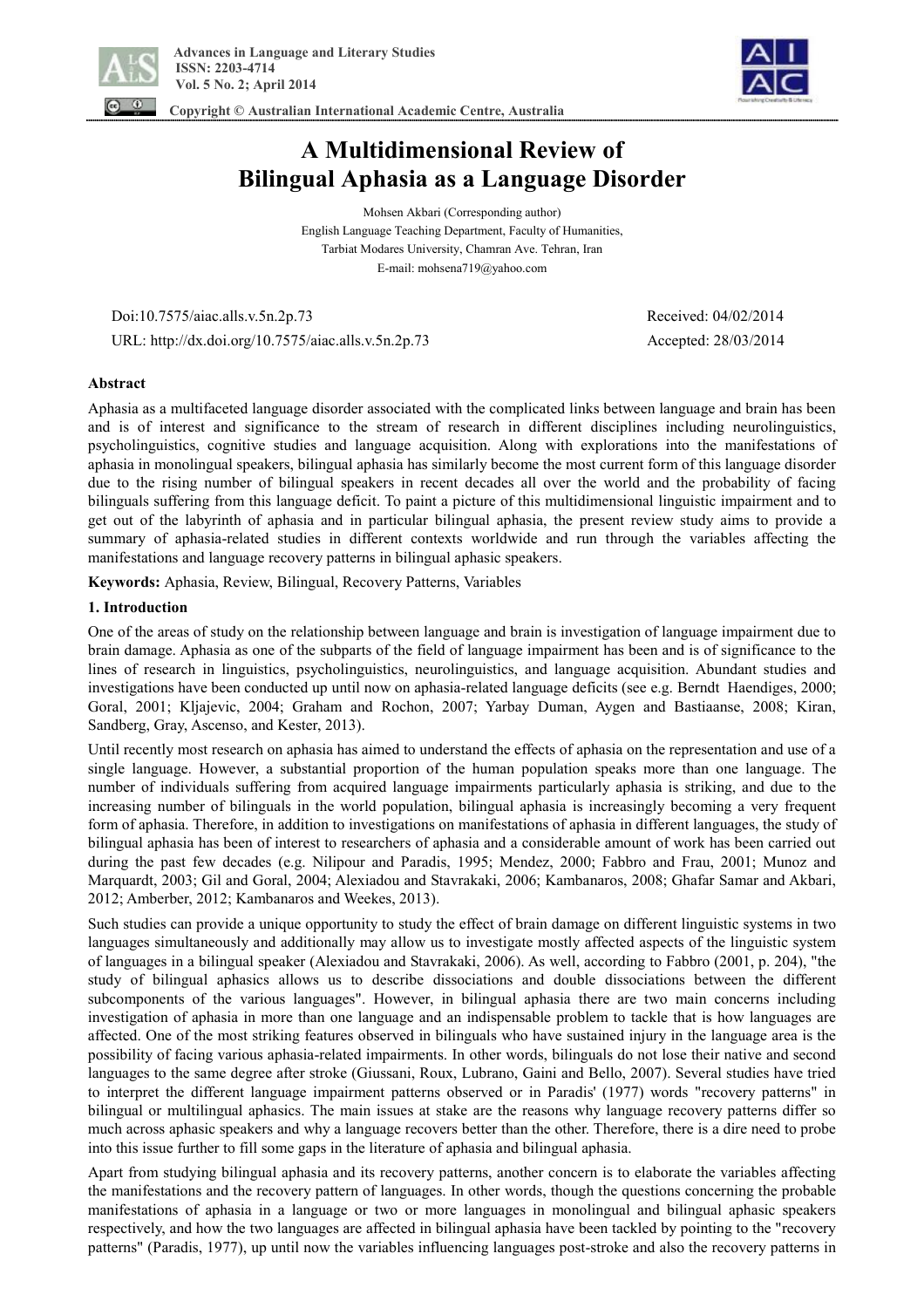bilingual speakers have not been deeply considered in aphasia-related studies. Only few researchers (e.g. Paradis, 2000; Marrero, Golden and Espe-Pfeife, 2002; Gil and Goral, 2004; Lorenzen and Murray, 2008) have mentioned sporadic variables. Therefore, the current review aims to provide a summary of aphasia-related studies in literature and paint a picture of the variables affecting the manifestations and the recovery patterns in bilingual aphasic speakers.

### *1.1 Definition of Aphasia*

Aphasia is one of the earliest documented neurological or according to Elkin (2005) "neurophysiological disorders" and has played a central role in advancing the knowledge of brain function. As an acquired language disorder, aphasia is the loss of the ability to produce and/or comprehend language that arises as a consequence of a focal damage to the parts of the brain areas, in particular in the left cerebral hemisphere, which are the main sources for these functions (Vasic, 2006). Its most frequent cause is a cerebral vascular accident (CVA), more commonly known as a stroke (a stroke occurs when blood flow to the brain is interrupted by a clogged or burst artery). The interruption deprives the brain of blood and oxygen, by this means causing brain cells to die. The specific abilities that will be lost or affected by stroke depend on the extent of brain damage and, most importantly, where in the brain the stroke occurred. When brain cells die, functions may become impaired or lost, causing paralysis, speech and language problems, memory and reasoning deficits, coma, and possibly death (Vasic, 2006). Besides, aphasia can also develop as a consequence of an existence or a removal of a brain tumor or as the result of a traumatic brain injury.

Aphasia causes language and communication disorders, particularly problems with each or all language skills and modalities including speaking, listening, reading, and writing. Stated in better words by Koch (2005, p.1); "aphasia is a multimodality deficit that may impair an individual to communicate." In other words, as Vasic (2006) and Rumiati (2007) highlight, aphasia as an acquired language disorder causes deficits of production and comprehension or better to say input and output of verbal messages in individuals with a normal language acquisition history. As they note, in aphasia, spoken and written language as well as reading and auditory comprehension can potentially be impaired. Aphasia can involve the whole linguistic system or it might impair "components or modalities of language" (Rumiati, 2007) or "all linguistic levels" (Vasic, 2006) including phonology, lexicon, morphology, syntax and semantics.

Beside the definitions provided, cited in Shaw (2007), documentation of impaired speech and language following brain impairment dates back to centuries ago. But by the early nineteenth century, discoveries of the relationship between brain and speech-language advanced the perspectives of the disorder that researchers termed as aphasia. The greatest contributions to the study of impaired language and speech were made by Paul Broca and Carl Wernicke (Benton and Anderson, 1998). Broca found the source of impaired language output in his studies and classified it as aphemia that was later termed in his honor as Broca's aphasia. He also postulated the left hemisphere of the brain as the dominant part for language. Following the progress in the field of brain and language studies, Broca's views of brain localization and function were strengthened by the discoveries of Carl Wernicke. In his studies, Wernicke found the main source of impaired language comprehension and classified the language condition as sensory aphasia, now known as Wernicke's aphasia (Benton and Anderson, 1998).

Therefore, from that time on the findings of Broca and Wernicke provided pivotal information about the brain-language relations. Additionally, their findings provided the early classification of aphasia "the classical language areas" (broadly, Broca's and Wernicke's areas) (Paradis, 2009, p.172) and as starting points encouraged others to conduct complementary studies and research. Following their studies there have been many investigations in this field till now.

Counting the general definition of aphasia mentioned above and the early classification of this term made by Broca and Wernicke, aphasia is suggestive of a tree with many branches. In all, aphasia is classified into subparts.

1.1.1 Classifications of Aphasia

There are several different systems for categorizing aphasia. These categories originate from different perspectives towards aphasia (see e.g. Thompson's model (2005) with sensory and motor aphasia; Shaw's model (2007) with expressive and receptive aphasia. Although these perspectives encompass nearly all types of aphasia, they are puzzling and unorganized to be used by researchers and scholars.

Therefore, to summarize different perspectives by different scholars, it is better to refer to the more common and comprehensive perspective to the classification of aphasia, in which all types of aphasia are classified into two categories labeled fluent aphasia and non-fluent aphasia. These two terms have been used by several researchers and scholars (e.g. Davis, 1983; Marshall, Lazar and Mohr, 1998; Obler and Gjerlow, 1999; Owens, Metz and Hass, 2000; Fromkin, Rodman and Hyams, 2003; Van der Meulen, 2004; Elkin, 2005; Rumiati, 2007; Shaw, 2007), but the subparts and names employed by some scholars are not clear-cut and comprehensive. Therefore, to shed light on the most common classification of aphasia entitled as fluent and non-fluent aphasia classification, the following summary was provided.

Fluent aphasia or receptive aphasia (Davis, 1983, p.20; Marshall et al., 1998; Owens et al., 2000, p.220; Rumiati, 2007; Shaw, 2007, p.20) and sometimes called sensory aphasia (Davis, 1983, p.20; Marshall et al., 1998; Rumiati, 2007; Shaw, 2007, p.21) is related to the input or reception of language, following difficulties in comprehension of language (Marshall et al., 1998; Obler and Gjerlow, 1999, pp.41-42; Owens et al., 2000, p.220; Elkin, 2005, p.15; Rumiati, 2007; Shaw, 2007, p.23). It typically includes nearly effortless language output and utterances. Examples of fluent aphasia are Wernicke's Aphasia, Transcortical Sensory Aphasia, Conduction Aphasia, and Anomic Aphasia (Davis, 1983, p.20; Marshall et al., 1998; Elkin, 2005, p.15; Rumiati, 2007; Shaw, 2007, p.26). In sum, in fluent aphasia, there is a normal rate of speech without hesitations or pauses but difficulty comprehending speech (Marshall et al., 1998; Elkin, 2005,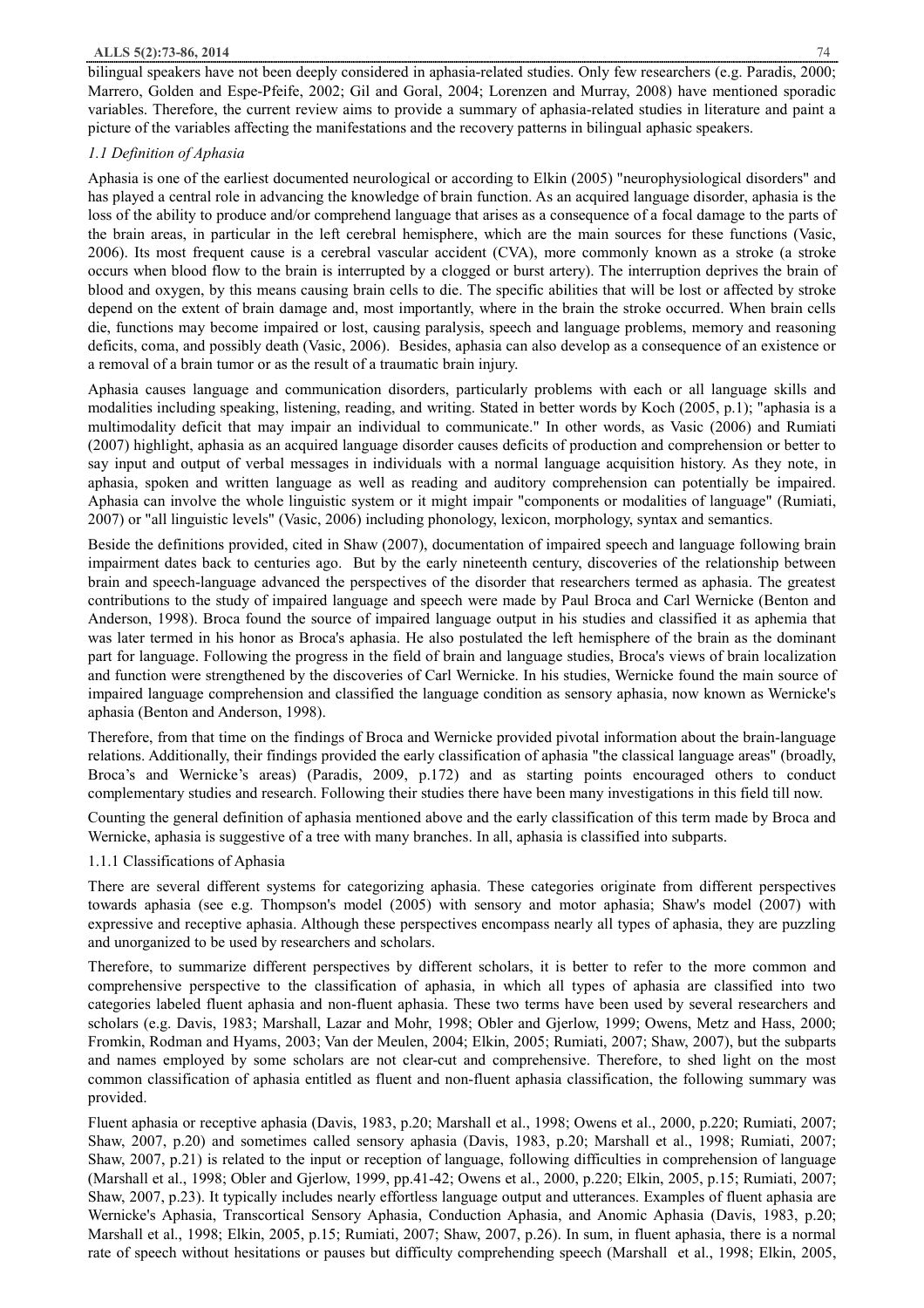## p.15; Rumiati, 2007).

Wernicke's Aphasia as a subpart of fluent aphasia is characterized by abundant amount of fluent and effortless speech (Davis, 1983, p.20; Marshall et al., 1998; Obler and Gjerlow, 1999, pp.42-43; Owens et al., 2000, p.220; Rumiati, 2007); and complex and long syntactic structures with a normal rate, articulation, and intonation (Davis, 1983, p.20; Rumiati, 2007). However, the speech of Wernicke patients is often semantically meaningless and full of paraphasias (word and phoneme substitutions and omissions), neologisms (new words or new meanings for words), non-words, hesitations, circumlocutions and problems in word-finding and repetition (Davis, 1983, p.21; Owens et al., 2000, p.220; Rumiati, 2007). Wernicke's Aphasia as the impaired comprehension of spoken word meaning is also referred to as paragrammatism that involves the unsystematic omission or substitution of morphological affixes that alter the meaning of an utterance often to the point of incoherence (Marshall et al., 1998; Rumiati, 2007). Another subpart of fluent aphasia is Transcortical Sensory Aphasia which includes fluent speech with impaired comprehension (Davis, 1983, p.21; Owens et al., 2000, p.223; Rumiati, 2007). It also is characterized by naming problems, paragrammatism and jargon aphasia (Davis, 1983, p.21; Owens et al., 2000, p.223; Rumiati, 2007). Conduction Aphasia as another example of fluent aphasia is characterized by intact fluency, poor oral and written naming, impaired repetition and comprehension, frequent hesitations, word-finding pauses, and paragrammatism (Davis, 1983, p.21; Marshall et al., 1998; Obler and Gjerlow, 1999, p.43; Owens et al., 2000, p.222; Elkin, 2005, p.15; Rumiati, 2007). And finally Anomic Aphasia includes comprehension, naming and repetition deficits and most importantly trouble in finding the words to express an idea which looks like having a word on the tip of the tongue (Davis, 1983, p.21; Obler and Gjerlow, 1999, p.44; Fromkin et al., 2003, p. 48; Rumiati, 2007).

The second category among the scholars regarding aphasia is non-fluent or expressive aphasia (Davis, 1983, p.20; Marshall et al., 1998; Obler and Gjerlow, 1999, p.39; Owens et al., 2000, p.223; Van der Meulen, 2004, p.5; Rumiati, 2007; Shaw, 2007, p.25) which is related to difficulties in production not comprehension, and it is characterized by effortful output and utterances. Examples of this category of aphasia are Broca's Aphasia, Transcortical Motor Aphasia, and Global Aphasia (Marshall et al., 1998; Owens et al., 2000, p.223; Rumiati, 2007). In sum, in non-fluent aphasia, there is usually effortful, telegraphic production marked by pauses but not impressive difficulty in understanding.

Broca's Aphasia or Motor Aphasia (Davis, 1983, p.20; Marshall et al., 1998; Fromkin et al., 2003, p.45; Van der Meulen, 2004, p.6; Rumiati, 2007; Shaw, 2007, p.23) is characterized by its slow, effortful and hesitating speech, and relatively intact comprehension (Owens et al., 2000, p.223; Fromkin et al., 2003, p.46; Van der Meulen, 2004, p.6; Shaw, 2007, p.22). The speech of Broca patients mainly contains content words. Function words or morphemes as well as syntactic structures are absent (Fromkin et al., 2003, p.45). The speech of these patients has therefore been named telegraphic or agrammatic (Davis, 1983, p.20; Fromkin et al., 2003, p.45; Rumiati, 2007; Shaw, 2007, p.23). There is also impairment and disorder in oral and written expressions and skills, written and oral naming, length of utterances, and fluency. Using single words, short, simplified and fragmented phrases, wrong grammatical order, jargons, wordswitching, intonation-free speech, naming and repetition deficits are among other characteristics of Broca's Aphasia (Davis, 1983, p.20; Marshall et al., 1998; Fromkin et al., 2003, p.46; Van der Meulen, 2004, p.6; Rumiati, 2007). Transcortical Motor Aphasia as another subpart of non-fluent aphasia is characterized by limited spontaneous speech, good comprehension skills, mild auditory comprehension deficits, stuttering, and agrammatism (Davis, 1983, p.20; Owens et al., 2000, p.224; Rumiati, 2007). And after all, Global Aphasia or mixed or total aphasia (Owens et al., 2000, p.224), which is the most sever type of aphasia, includes agrammatism (which includes impairment in grammar and generally lack of ability to construct sentences due to poorly sequenced words or omission of words and inflectional markers), naming, comprehension and repetition deficits, and in all a generalized disruption of all aspects of speech and language (Davis, 1983, p.20; Van der Meulen, 2004, p.6; Rumiati, 2007).

As a whole, aphasia, its classifications and their characteristics are summarized in the Table 1.

| <b>Fluent</b> aphasia |                                                             |    | Non-fluent aphasia                                                   |  |  |
|-----------------------|-------------------------------------------------------------|----|----------------------------------------------------------------------|--|--|
|                       | a. Wernicke's aphasia                                       |    | a. Broca's aphasia                                                   |  |  |
| $\mathcal{L}$         | Fluent and effortless speech (Owens et al.,<br>2000, p.220  | 1. | Slow, effortful and hesitating speech<br>(Owens et al., 2000, p.223) |  |  |
| 2.                    | Complex and long syntactic structures (Davis,<br>1983, p.20 | 2. | Intact comprehension (Fromkin et al.,<br>$2003$ , p.46)              |  |  |
| 3.                    | Semantically meaningless speech (Rumiati,<br><i>2007</i>    |    | 3. Absent syntactic structures (Fromkin et<br>al., $2003$ , p.45)    |  |  |
| 4.                    | Paraphasia (Davis, 1983, p.21)                              | 4. | Telegraphic or agrammatic<br>speech                                  |  |  |
| 5.                    | Neologism (Owens et al., 2000, $p.220$ )                    |    | (Davis, 1983, p.20)                                                  |  |  |
| 6.                    | Circumlocution (Davis, 1983, p.21)                          | 5. | skills<br>Impaired oral and<br>written                               |  |  |
|                       | Impaired comprehension (Rumiati, 2007)                      |    | (Marshall et al., 1998)                                              |  |  |
| 8.                    | Paragrammatism (Rumiati, 2007)                              | 6. | Impaired naming (Davis, 1983, p.21)                                  |  |  |

Table 1. Aphasia, its classifications and their characteristics in summary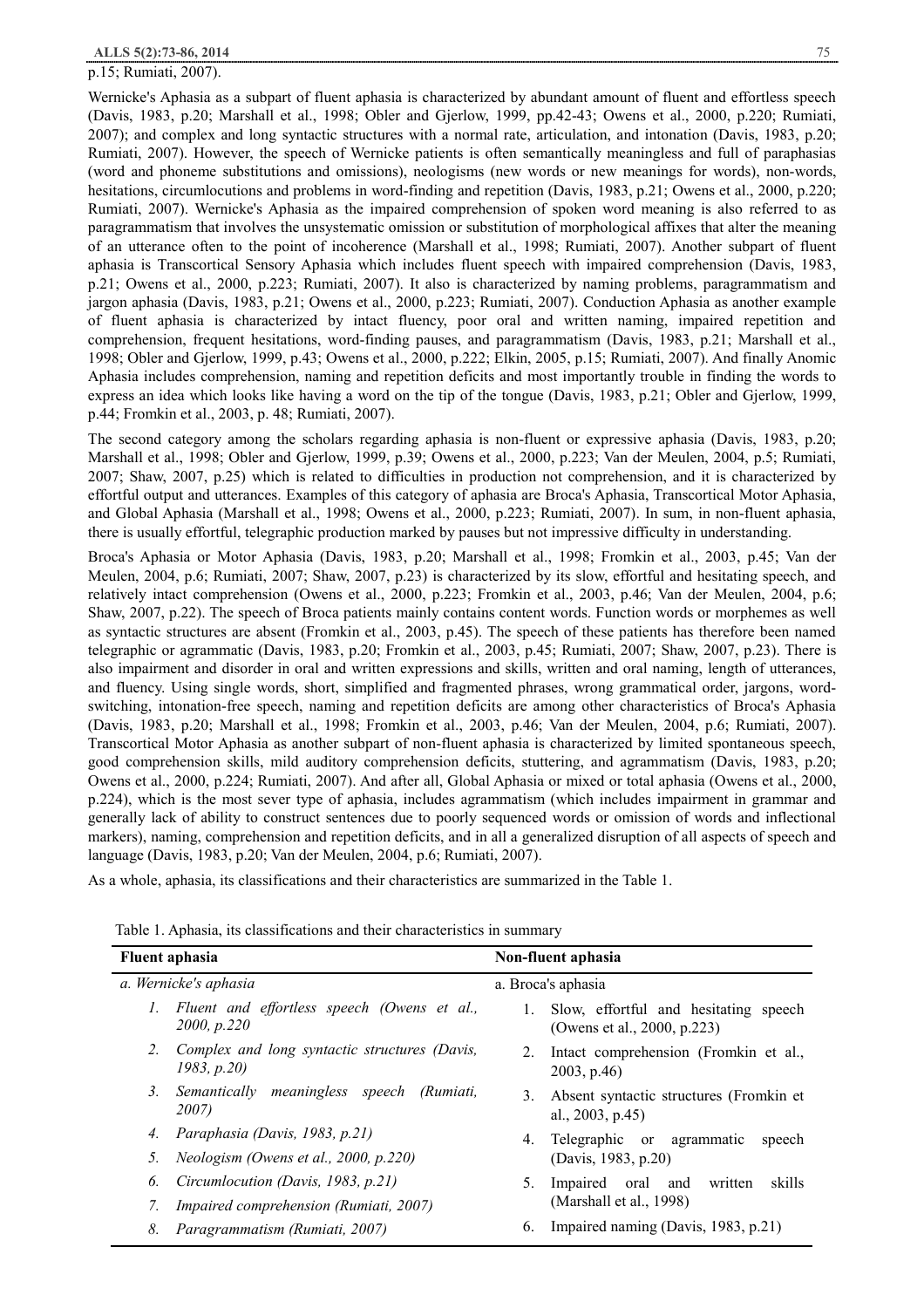## **ALLS 5(2):73-86, 2014** 76

- *b. Transcortical sensory aphasia* 
	- *1. Fluent speech (Owens et al., 2000, p.223)*
	- *2. Impaired comprehension (Rumiati, 2007)*
	- *3. Naming problems (Davis, 1983, p.21)*
	- *4. Paragrammatism (Rumiati, 2007)*
	- *5. Jargon aphasia (Owens et al., 2000, p.223)*
- *c. Conduction aphasia* 
	- *1. Intact fluency (Davis, 1983, p.21)*
	- *2. Impaired comprehension (Rumiati, 2007)*
	- *3. Poor oral and written naming (Marshall et al., 1998)*
	- *4. Frequent hesitations (Obler and Gjerlow, 1999, p.43)*
	- *5. Paragrammatism (Rumiati, 2007)*
	- *6. Word-finding pauses (Elkin, 2005, p.15)*

## *d. Anomic aphasia*

- *1. Impaired comprehension (Rumiati, 2007)*
- *2. Severe word-finding deficits (Fromkin et al., 2003, p. 48)*
- *3. Repetition deficits (Obler and Gjerlow, 1999, p.44)*
- *4. Impaired naming (Davis, 1983, p.21)*
- b. Transcortical motor aphasia
	- 1. Limited spontaneous speech (Davis, 1983, p.20)
	- 2. Good comprehension skills (Owens et al., 2000, p.224)
	- 3. Mild auditory comprehension deficits (Owens et al., 2000, p.224)
	- 4. Stuttering (Rumiati, 2007)
	- 5. Agrammatism (Rumiati, 2007)
- c. Global aphasia
	- 1. Agrammatism (Rumiati, 2007)
	- 2. Impaired naming (Davis, 1983, p.21)
	- 3. Comprehension deficits (Van der Meulen, 2004, p.6)
	- 4. Severe and general disruption of language skills (Davis, 1983, p.20)

At this point, to complete the background of the study together with the general definition and classification of aphasia clarified above, it is a good idea to review the aphasia-related studies, too.

## **2. Studies on Aphasia**

The discoveries of Broca and Wernicke offered fundamental information about the brain-language relations and in the function of starting points pushed many researchers in the world to carry out corresponding studies and researches on aphasia in different languages. The following review is a summary of the main characteristics of the aphasia-related studies, case and group studies, in various languages across the world. The framework of the review here is not based on a specific organization; instead the aphasia-related studies are presented based on the languages in which the studies were done. A list of selected publishes studies on the manifestations of aphasia is illustrated in Table 2.

| Table 2. A review of selected published studies on manifestations of aphasia in different languages |  |  |
|-----------------------------------------------------------------------------------------------------|--|--|
|                                                                                                     |  |  |

| <b>Authors</b>                            | Year | Type of study | <b>Purpose of Study</b>                   | Language | Language<br><i><b>Assessment</b></i><br><i><b>Instrument</b></i>              |
|-------------------------------------------|------|---------------|-------------------------------------------|----------|-------------------------------------------------------------------------------|
| Garraffa and Grillo                       | 2004 | Group study   | General<br>manifestations                 | Italian  | Aachen Aphasia<br>Test (AAT)<br>(Luzzatti, Willmes<br>and De Bleser,<br>1996) |
| Tsapkini, Jarema and<br>Kehayia           | 2001 | Case study    | Morphological<br>manifestations           | Greek    | Bilingual Aphasia<br>Test (BAT) battery<br>(Paradis, 1987)                    |
| Bastiaanse, Koekkoek<br>and Van Zonneveld | 2003 | Group study   | Syntactic and<br>pragmatic<br>impairments | Dutch    | AAT (Graetz, de<br>Bleser and<br>Willmes, 1992)                               |
| Blanken, Dittmann and                     | 2002 | Case study    | Production                                | German   | Spontaneous                                                                   |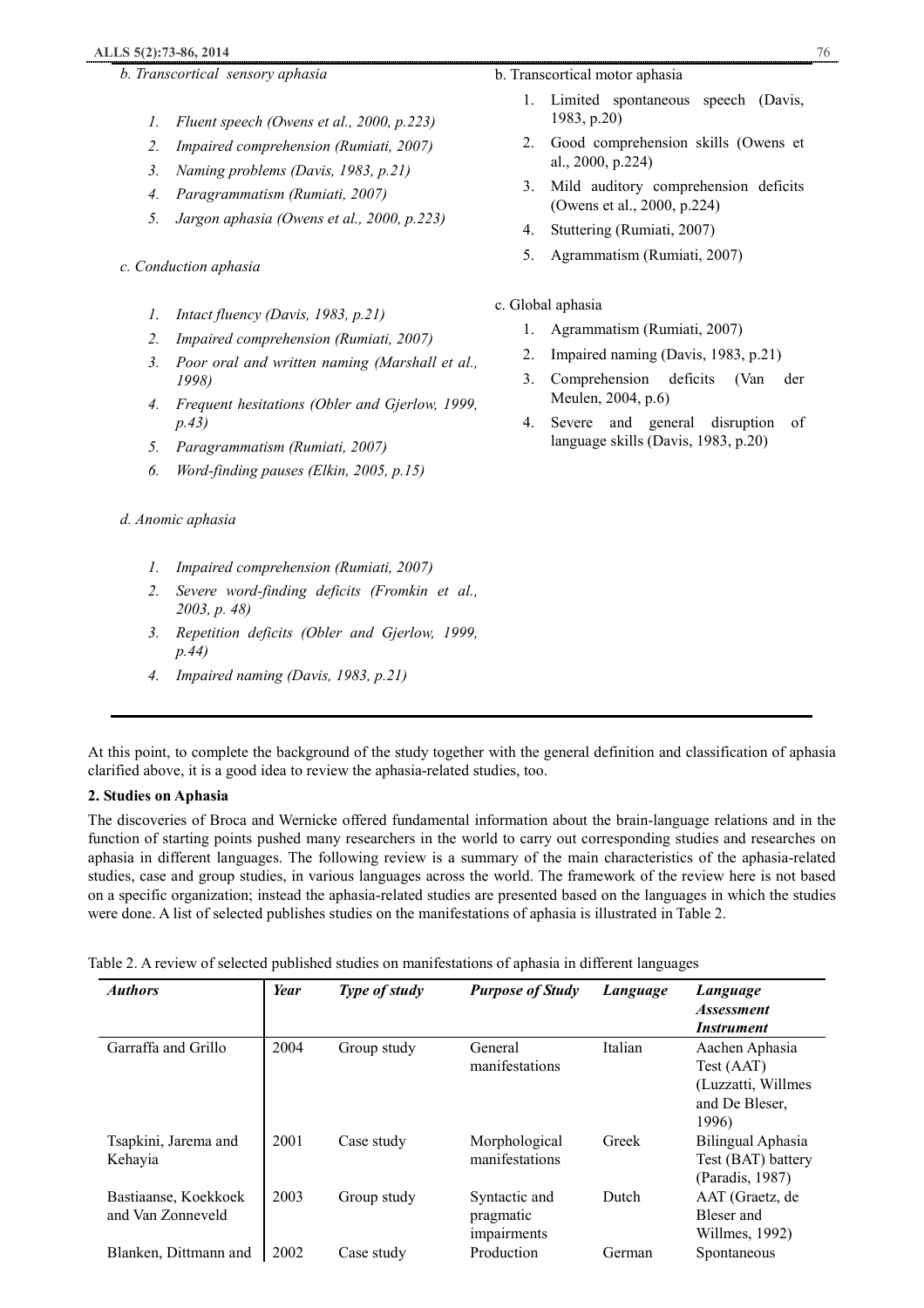| ALLS 5(2):73-86, 2014                 |      |             |                         |               | 77                                 |
|---------------------------------------|------|-------------|-------------------------|---------------|------------------------------------|
| Wallesch                              |      |             | performance             |               | speech                             |
| Bird, Franklin and                    | 2002 | Group study | Production and          | English       | Spontaneous                        |
| Howard                                |      |             | comprehension           |               | speech                             |
| Laka and Korostola                    | 2001 | Group study | Morphological           | <b>Basque</b> | Spontaneous                        |
|                                       |      |             | deficits                |               | speech and                         |
|                                       |      |             |                         | Swedish       | interview                          |
| Mansson and Ahlsen                    | 2001 | Case study  | Grammatical<br>deficits |               | Conversations and<br>narratives    |
| Leek, Wyn and                         | 2003 | Case study  | Lexical                 | Welsh         | <b>Tasks</b>                       |
| Tainturier                            |      |             | processing              |               |                                    |
|                                       |      |             | deficits                |               |                                    |
| Pena-Casanova,                        | 2001 | Case study  | General                 | Catalan       | Tasks                              |
| Dieguez-Vide, Lluent                  |      |             | manifestations          |               |                                    |
| and Bohm                              |      |             |                         |               |                                    |
| Semenza, Girelli,                     | 2002 | Group study | Language skills         | Slovenian     | Tasks                              |
| Spacal, Kobal and                     |      |             | deficits                |               |                                    |
| Mesec                                 |      |             |                         |               |                                    |
| Ulatowska and Olness                  | 2001 | Case study  | General                 | African       | Interviews                         |
|                                       |      |             | manifestations          | American      |                                    |
|                                       |      |             |                         | Vernacular    |                                    |
|                                       |      |             |                         | English       |                                    |
| Kertesz and Osman-                    | 2001 | Group study | Agrammatism in          | Hungarian     | <b>Tasks</b>                       |
| Sagi                                  |      |             | language output         |               |                                    |
|                                       |      |             | and                     |               |                                    |
|                                       |      |             | comprehension           |               |                                    |
| Ulatowska, Sadowska                   | 2001 | Case study  | Grammatical             | Polish        | <b>BAT</b>                         |
| and Kodzielawa                        |      |             | disturbances            |               |                                    |
| Postman                               | 2003 | Case study  | General                 | Indonesian    | tasks                              |
|                                       |      |             | manifestations          |               |                                    |
|                                       |      |             |                         |               |                                    |
|                                       |      |             |                         |               |                                    |
| Yarbay Duman, Aygen<br>and Bastiaanse | 2008 | Group study | Agrammatism             | Turkish       | Gulhane Aphasia<br>Test (Tanridag, |
|                                       |      |             |                         |               | 1993)                              |
| Nikolova and Jarema                   | 2004 | Case study  | General                 | Bulgarian     | <b>Tasks</b>                       |
|                                       |      |             | manifestations          |               |                                    |
| Bhatnagar, Jain, Bihari,              | 2001 | Group study | General                 | Hindi         | <b>Tasks</b>                       |
| Bansal, Pauranik, Jain,               |      |             | manifestations          |               |                                    |
| Bhatnagar,                            |      |             |                         |               |                                    |
| Meheshwari, Gupta                     |      |             |                         |               |                                    |
| and Padma,                            |      |             |                         |               |                                    |
| Liang and Van Heuven                  | 2003 | Case study  | General                 | Chinese       | Spontaneous                        |
|                                       |      |             | manifestations          |               | speech                             |
| Salehnejad                            | 2006 | Case study  | Agrammatism             | Persian       | Task                               |
| Kojima, Mimura,                       | 2011 | Case study  | Linguistic              | Japanese      | Language tests                     |
| Auchi, Yoshino and                    |      |             | functions               |               |                                    |
| Kato<br>Bartha, Marien, Poewe         | 2004 | Case study  | Linguistic deficits     | Belgian       | <b>Tasks</b>                       |
| and Benke                             |      |             |                         |               |                                    |
|                                       |      |             |                         |               |                                    |

According to the summary of the findings and conclusions of pertinent studies on aphasia in different languages, the common characteristics of the studies mentioned can be as follows:

- · The aphasia-related studies in the world languages can be divided into two parts, case studies and group studies. Selecting the design of aphasia studies depends on several variables including the number of participants available, the types of aphasia at hand, the purpose or purposes of the study, and so forth.
- · Using standardized language assessment tests is a prerequisite feature of the studies on aphasia. It was concluded that administering standardized tests for language assessment and diagnosis of the exact type of aphasia is the vital part of each mainstream study. In the studies reviewed several standardized language assessment test were employed and administered. As examples, using Aachen Aphasia Test (Luzzatti et al., 1996); Paradis' (1987) Bilingual Aphasia Test; and Western Aphasia Battery (Kertesz, 1982).
- · In addition to using standardized tests for language assessment, it might be a good idea to administer supplementary tasks for further exploration of specific deficits, too, provided that there are not enough tasks in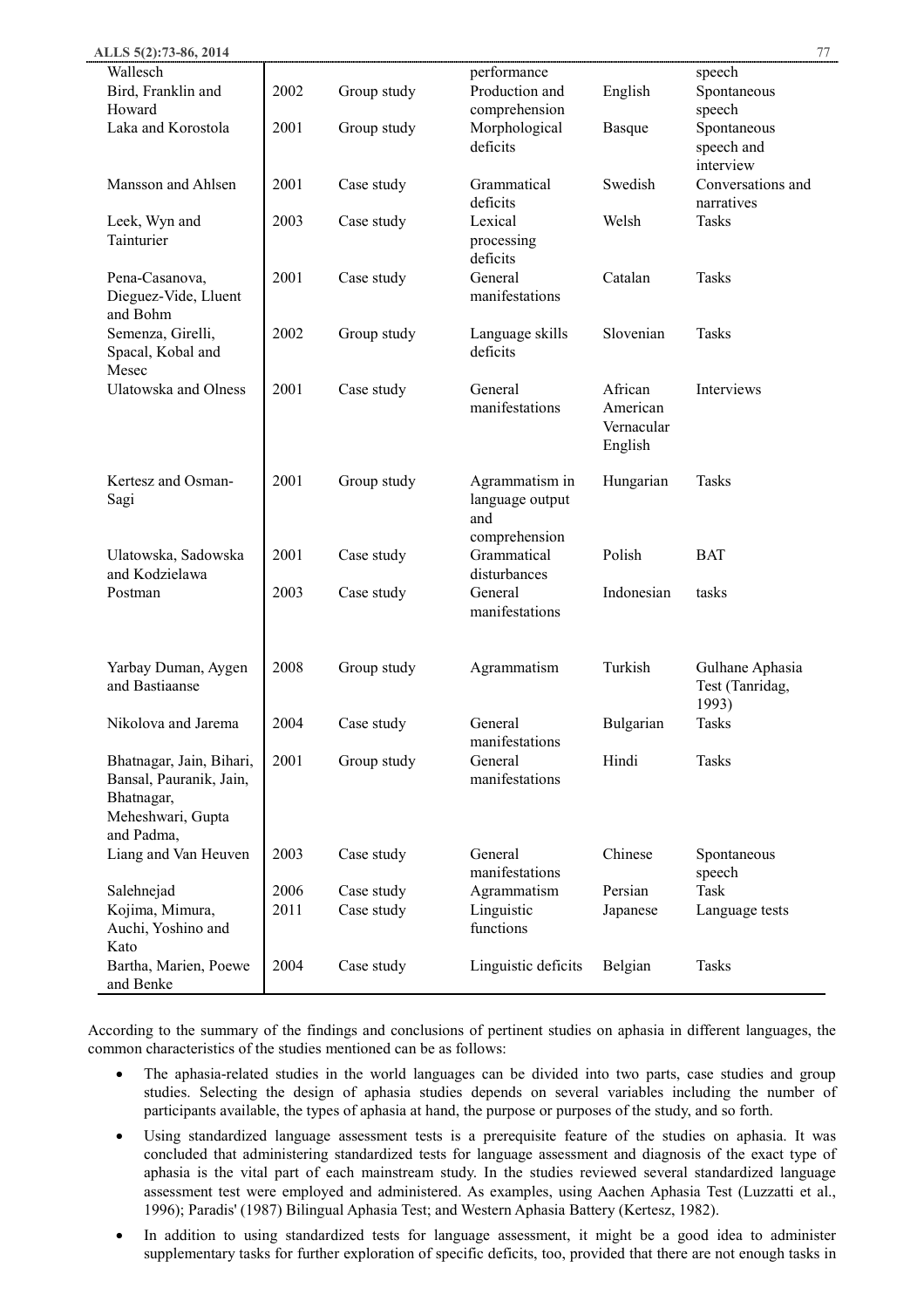the standardized language assessment tests implemented. The supplementary tasks may consist of various tasks depending on the aim of a study, e.g. reading tasks, picture naming tasks, sentence elicitation tasks, oral naming tasks, repetition tasks, as well story-telling, conversations, spontaneous speech, interviews and so on.

- · According to many studies reviewed, due to the complicated nature of aphasia it is not possible to reflect on all language modalities and skills in detail in a study. These conditions become stricter when there are aphasic individuals in a group study. Therefore, based on the above-mentioned studies, investigation of aphasia is possible in two ways. First, using a standardized language assessment test to evaluate the overall language abilities of an aphasic person or a group of aphasic individuals; secondly, considering one aspect of language or one modality in detail. As a whole, the main concerns of most studies were to present the manifestations of aphasia in general in all linguistic aspects or in specific ones depending on the aim of study and its scope.
- · In many studies reviewed earlier, especially group studies, it was not clear why aphasic individuals showed different performances. Only a few aphasia-related studies had a glance at this issue. For example, Mondini, Jarema and Liguori (2005) raised several possible explanations for the different performances of the subjects and concluded that the participant's performance was influenced by the age of acquisition and the amount of familiarity with Italian, individual differences (mentioned in other studies, e.g. Kljajevic, 2004), gender specific variables, and language-specific features. The effect of language-specific features on aphasic individuals' performance has been mentioned in some other studies (e.g. Penn et al., 2001; Ardila, 2001; Basstianse and Van Zonneveld, 2005); Tsapkini et al. (2001) pointed to taking the particularities of a given language into account when interpreting aphasic manifestations; and finally Bastiaanse and Van Zonneveld (2005) considered the effect of the structure of language on the variety of aphasics' performances.

In general, the numerous studies conducted in the field of aphasia reveal the importance of this complicated form of language impairment. Existing literature of the mainstream studies on aphasia shows that there is no balance in the aphasia-related studies in different languages, i.e. not all languages have enjoyed the developments of investigations regarding the representation and manifestations of aphasia including Japanese, Chinese, Portuguese, Korean, French, Arabic, Urdu, Kurdish, and Persian and so on.

## *2.1 Bilingual Aphasia Studies*

As Paradis (2001a) mentions, it is important to become more aware of the manifestations of bilingual aphasia in different contexts due to the probability of facing with people who suffer from aphasia and know more than one language. Accordingly, bilingual aphasia studies reviewed can be classified into four groups based on their findings and results.

The first group of bilingual aphasia studies are those wherein the parallel impairment of both languages in the performance of a bilingual aphasic individual or a group of bilingual aphasics are reported. There are numerous investigations in this respect. For example, Roberts and Deslauriers' (1999) study on a group of French-English bilingual aphasics assessed by the Boston Diagnostic Aphasia Examination (BDAE) (Goodglass and Kaplan, 1982); Lim, Douglas and Lambier's study (1999) on the production abilities of a group of bilingual Mandarin-Chinese speakers with aphasia through several tasks; a study on the performance of a group of bilingual Friulian-Italian aphasic participants by Fabbro and Frau (2001) implementing the two versions of the BAT in Friulian and Italian for language assessment; an investigation by Croft, Marshall and Pring (2006) on Bengali-English bilingual aphasic speakers focusing on the participants' word finding difficulties; a study (Kambanaros, 2007) on bilingual Greek-English fluent aphasics with more focus on spontaneous speech; and a study (Jarema, Perlak and Semenza, 2007) on two English-French aphasic individuals focusing on processing of compounds; an investigation on a case of a French–Dutch bilingual patient via tasks (Verreyt, De letter, Hemelsoet, Stantens and Duyck, 2013).

As the second group of studies conducted in the field of bilingual aphasia, there are several investigations in which the second language (L2) of the bilingual aphasics is reported to be more impaired than the first language (L1). As examples; a group study (Nilipour and Paradis, 1995) on grammatical deficits of Persian-English bilingual aphasics via BAT; a case study (Mendez, 2000) on a bilingual Spanish-English aphasic person; Weekes, Su, Yin and Zhang's study (2007) on Mongolian-Chinese bilingual aphasia; a multiple case study (Poncelet, Majerus, Raman, Warginaire and Weeks, 2007) on the errors made by three bilingual aphasic, a Turkish-English speaker and two German-French speakers; an investigation on the performance of a bilingual Spanish-Catalan case (Hernandez, Cano, Costa, Sebastian-Galles, Juncadella and Gascon-Bayarri, 2008); Amberber's study (2012) on a French-English bilingual aphasic speaker via BAT.

The third group of studies in the field of bilingual aphasia are those in which the impairment of both languages in a bilingual aphasic or a group of bilingual aphasics is reported to be unclear i.e. both languages were impaired in selective aspects. As examples, Munoz and Marquardt's (2003) investigation on the performance of four bilingual speakers of Spanish and English with aphasia; a study (Almagro, Sanchez-Casas and Garcia-Albea, 2003) on the production and comprehension of a Catalan-Spanish bilingual patient; Gil and Goral's investigation (2004) on bilingual aphasia in a Russian-Hebrew aphasic speaker; a study on an English-Dutch bilingual aphasic (Marien, Abutalebi, Engelborghs and De Deyn, 2005); Alexiadou and Stavrakaki's (2006) study on the performance of a Greek–English bilingual patient with Broca's aphasia and mild agrammatism using production and comprehension tasks; case study (Meinzer, Obleser, Flaisch, Eulitz, and Rockstroh, 2007) on the performance of a bilingual patient (German/French) with chronic aphasia via several tasks; a study on a Galician–Spanish bilingual aphasic (Garcia-Caballero, Garcia-Lado, Gonzalez-Hermida,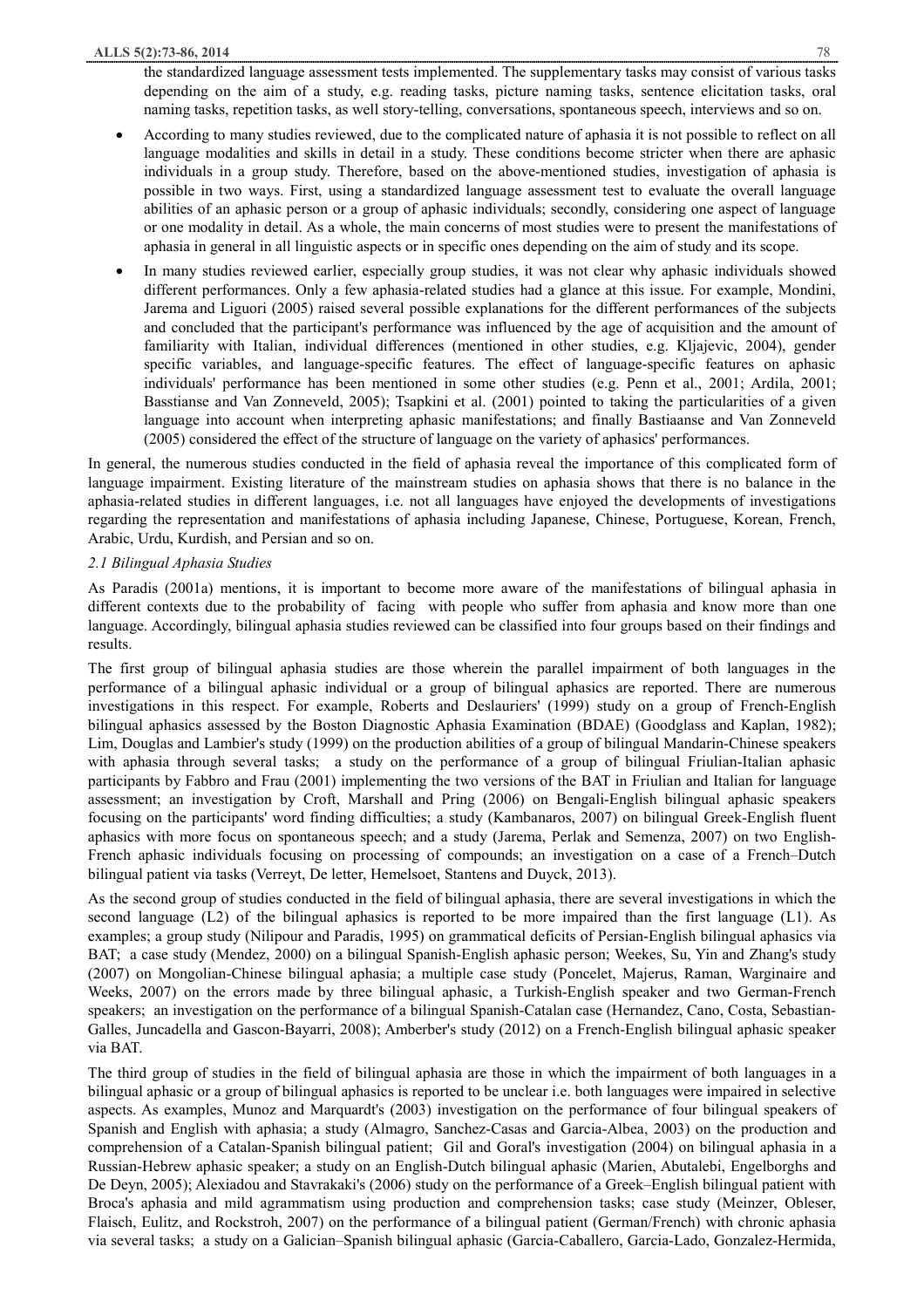Area, Recimil, and Juncos Rabadan, 2007); a case study (Kambanaros, 2008) on the performance of a Greek-English bilingual aphasic person; Kambanaros andWeekes' investigation (2013) on phonological deficits among Greek-English bilinguals.

Finally, there is a group of bilingual aphasia studies in which the first language (L1) is reported to be more impaired than the second language (L2). As examples, Aglioti, Beltramello, Girardi, and Fabbro's (1996) study on an Italian-English case; Fabbro and Paradis' (1995) report on a Venetian-Italian aphasic case; Scarna and Ellis' (2002) report on the case of a bilingual Italian-English aphasic patient; Filley, Ramsberger, Menn, Wu, Reid and Reid's (2006) study on a Chinese-English bilingual aphasic speaker; Sebastian, Kiran and Sandberg's study (2012) on semantic processing in Spanish-English bilingulas with aphasia; a study on a bilingual Kurdish-Persian case by Ghafar Samar and Akbari (2012). an investigation on Spanish-English bilingual individuals with aphasia (Kiran, Sandberg, Gray, Ascenso and Kester, 2013).

According to the summary of the findings and conclusions of pertinent studies on bilingual aphasia in different contexts, the common characteristics of the studies mentioned can be as follows:

- The bilingual aphasia studies can be classified into two groups, case studies and group studies. Selecting the design of bilingual aphasia studies depends on several variables including the number of participants available, the types of aphasia at hand, the purpose or purposes of the study, the scope of the study, and the like.
- Using standardized language assessment tests is a necessity for the studies on bilingual aphasia. It was concluded that administering standardized equivalent tests for assessment of both languages and diagnosis of the exact type of aphasia is the essential part of each mainstream bilingual aphasia study. In the studies reviewed several standardized language assessment test were employed and administered. As examples, the Boston Diagnostic Aphasia Examination (BDAE) (Goodglass and Kaplan, 1982); and the diverse versions of the Bilingual Aphasia Test (BAT) (Paradis, 1987).
- · In addition to using standardized tests for assessment of both languages, it might be a useful idea to administer supplementary tasks for further exploration of specific deficits in both languages, too, provided that there are not suitable and enough tasks in the standardized language assessment test implemented; the different versions of a language assessment test are not at hand in various languages, or the scope of the study is to investigate language deficits in detail. The supplementary tasks may consist of various tasks depending on the aim of a study, e.g. reading tasks, picture naming tasks, sentence elicitation tasks, oral naming tasks, repetition tasks, as well story-telling, conversations, spontaneous speech, interviews and so on. However, there might be several problems including inequality of the tests and their unreliability.
- According to the studies reviewed, due to the intricate nature of aphasia it is not viable to consider all language modalities and skills in detail in a study. These conditions become stringent when there are bilingual aphasic individuals in a group study. Therefore, based on the above-mentioned studies, investigation of bilingual aphasia is possible in two modes. First, using an equivalent and standardized language assessment test to evaluate the overall language ability of a bilingual aphasic person or a group of aphasic individuals; secondly, considering one aspect of language or one modality in detail. As a whole, the main concerns of most bilingual studies were to present the manifestations of aphasia in general in all linguistic aspects or in specific ones depending on the aim of study and its scope.
- According to the studies reviewed, it was concluded that bilingual aphasic speakers do not usually depict similar or different manifestations in both languages; rather there are several language impairment patterns which are elaborated in Paradis' terms (1977) as four "Language Recovery Patterns" among bilingual aphasic speakers. Since the pioneering study of the French neurologist Pitres (1895), who was the first to draw attention to the variety of language recovery patterns following aphasia in bilinguals, many different recovery patterns have been described. The diversity of possible patterns is almost endless; however, some form of classification and description of the most frequently encountered recovery patterns was needed to assure coherence for researchers and clinicians (Ansaldo, et al. 2008). Cited in Green (2005), Paradis, 1977 described six different basic recovery patterns, corresponding to the most frequently observed language profiles of recovery from bilingual aphasia. The first recovery pattern is "parallel recovery" which includes impairment of both languages to a similar extent and concurrently. The next pattern is "differential recovery". This recovery occurs when languages recover differentially relative to their pre-morbid levels. Another pattern wherein after the recovery of one language, the other language recovers is called "successive recovery". Then, when at least one language is not recovered at all "selective recovery" occurs. After that, there is alternating recovery in which the language that was first recovered is lost again due to the recovery of the language that was not first recovered. And finally, the pathological mixing of two languages or "blended recovery" wherein the elements of the two languages are involuntarily mixed during language production and patients mix their languages inappropriately.
- In many studies reviewed earlier, it was not clear why bilingual aphasic individuals showed different performances, though in several studies a few variables were mentioned indirectly (e.g. Aglioti et al. ,1996; Lim et al., 1999; Mendez, 2000; Fabbro and Frau, 2001; Munoz and Marquardt, 2003; Alexiadou and Stavrakaki, 2006; Weekes et al., 2007; Hernandez et al., 2008).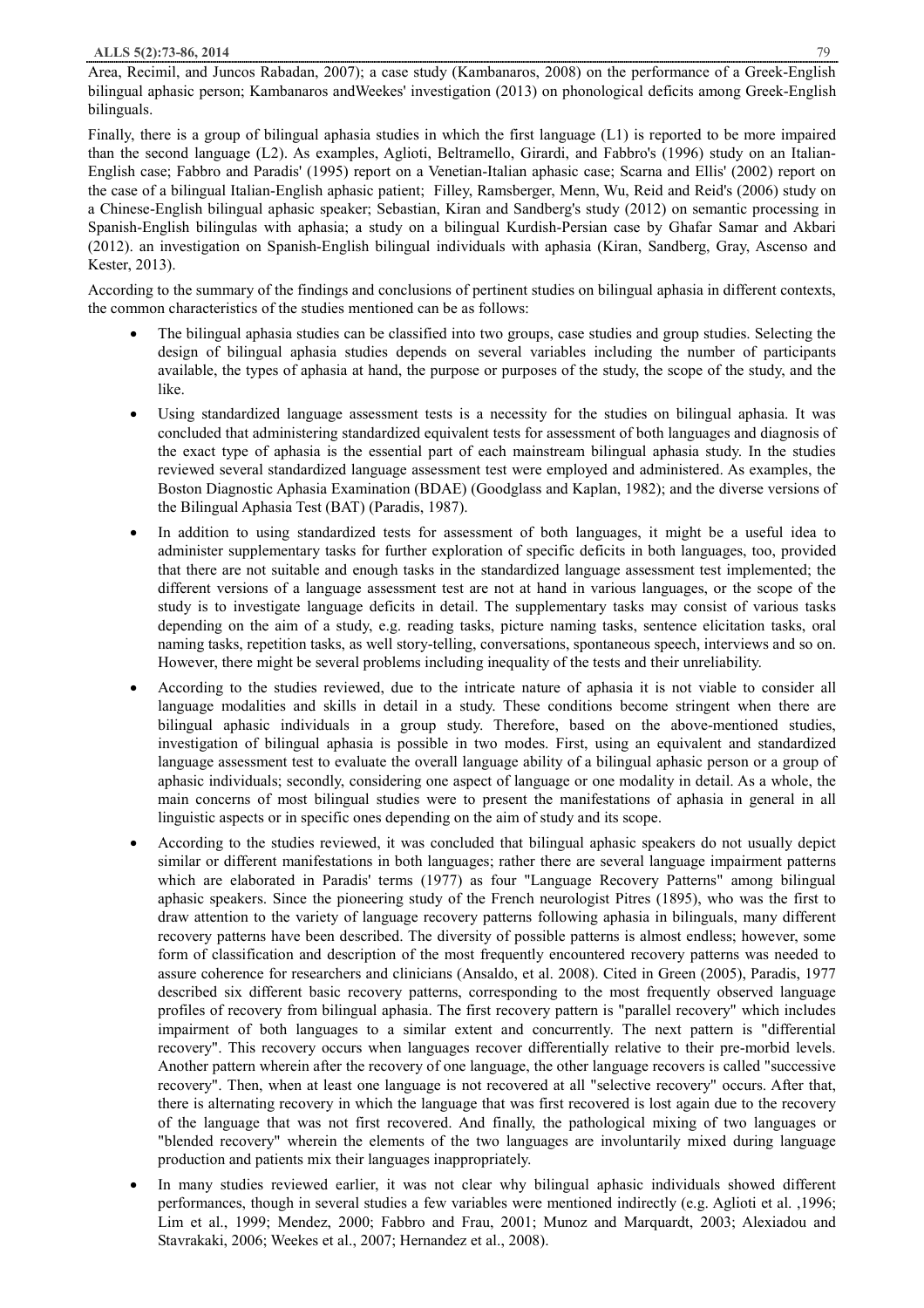#### **ALLS 5(2):73-86, 2014** 80

- According to the above review, there are several variables that probably have influence on the performance of a bilingual aphasic speaker. Due to these variables, each bilingual aphasic speaker might have the same or different performance in each language. As the review of the related literature revealed, these variables have not been in the scope of most studies; however, several studies have considered them in interpretations of results and further discussions. The remarkable variables mentioned in the studies involved the specific features intrinsic to each language (Lim et al.,1999) such as the similar structure of the languages (Fabbro and Frau, 2001), the linguistic properties of each language (Alexiadou and Stavrakaki, 2006; Weekes et al., 2007; Poncelet et al., 2007; Hernandez et al., 2008) ; the pre-morbid degree of familiarity with a language or proficiency (Mendez, 2000 ; Munoz and Marquardt, 2003; Poncelet et al., 2007); the context of learning a language before the stroke (Fabbro and Frau, 2001); the type of aphasic syndrome and the type and site of the lesion (Fabbro and Frau, 2001; Poncelet et al., 2007) ; the age of language acquisition (Mendez, 2000); and finally the organization of the components of languages in procedural and declarative memory systems (Aglioti and Fabbro, 1993; Fabbro and Paradis ,1995; Aglioti et al., 1996)
- It was also revealed that there is no complete study in bilingual aphasia in which the two sides of the coin are considered. To be exact, there is no study wherein the manifestations of aphasia in a bilingual case or a group of bilingual aphasic speakers have been interpreted with several effective variables in a comprehensive way.

In sum, the studies reviewed revealed that there are four types of language impairment patterns in a bilingual aphasic individual or a group of bilingual aphasics including the same impairment of both languages, impaired L2, differential impairment of both languages, and impaired L1. Theses types of language impairments were labeled in Paradis' terms (1977) as "language recovery patterns" in bilingual aphasics. In addition to the classification of the manifestations of bilingual aphasia into four groups, the main point in numerous studies reviewed above was that most of them only were to answer the question of *How the languages in a bilingual aphasic speaker are impaired?*

Although the studies revealed four types of language impairment patterns and answered the impairment patterns of languages in a bilingual aphasic or bilingual aphasics, the point neglected in the above-mentioned studies was that no study was to look for and discuss the main variables affecting the patterns of language impairment. It should be mentioned that just several studies highlighted a few variables in interpretations of results and further discussions (see e.g. Aglioti and Fabbro, 1993; Aglioti et al. ,1996; Lim et al., 1999; Mendez, 2000; Fabbro and Frau, 2001; Fabbro, 2001a; Munoz and Marquardt, 2003; Alexiadou and Stavrakaki, 2006; Weekes et al., 2007; Hernandez et al., 2008) and there was not a complete study done in this regard i.e. providing the manifestations of aphasia in a bilingual aphasic speaker or a group of bilingual speakers as well as the influential variables leading to the manifestations.

## **3. Variables Affecting Aphasia-related Manifestations and Language Recovery Patterns**

In addition to preparing a review studies on the manifestations of aphasia in monolingual and bilingual speakers in different linguistic contexts, another concern of the study was to seek for the variables affecting the language deficits and language recovery patterns.

While the range of language recovery patterns demonstrated by bilingual patients with neurological damage has been well documented (Paradis, 2001a), the review of related literature, to our information, revealed that no comprehensive study has been done in this regard, there have been sparse studies in which the influential variables on the manifestations of aphasia in monolingual or bilingual aphasia have been presented but not discussed in detail. However, the detailed exploration of these studies and the variables mentioned demonstrated that there are variables or several extraneous variables mentioned in Paradis' words (2001a) as "Critical Variables" which play leading roles in the manifestations and also the recovery pattern of aphasia in a monolingual or bilingual speaker. These variables according to a review of previous studies were summarized as follows.

# *3.1 Severity of aphasia*

According to Fabbro (2001a) one of the variables affecting aphasia-related language deficits, different language impairment patterns, and different impairments in bilingual aphasics is the site and extent of lesion to the brain. In another term, "severity of aphasia" (Nilipour, 2000; Paradis, 2001b; Green, 2005) which is the result of a lesion at a given site and extent that may yield different effects on monolingual and bilingual aphasic speakers.

# *3.2 Pre-morbid language proficiency*

The second variable that might affect different manifestations of aphasia in a bilingual speaker is language proficiency before the onset of aphasia. This variable has been considered in several studies on bilingual aphasia as a critical variable (Gil and Goral, 2004; Ansaldo et al., 2008; Hernandez et al., 2008). According to Fabbro (2001b), to become aware of the pre-morbid language performance in a language or languages is essential to determine the pattern of aphasic impairments. As Fabbro (2001b) mentions, a patient with more proficiency in L1 before aphasia onset, may still be so after the brain injury. Moreover, pre-morbid proficiency across language modalities can have an impact on the bilingual aphasia pattern, and thus should be considered to avoid misdiagnosis. Implicitly stated in the studies on aphasia or bilingual aphasia, it is concluded that the degree of proficiency (Galloway, 1982) or the level of proficiency (Roberts and Deslauriers, 1999; Lorenzen and Murray, 2008) in a language in an aphasic speaker or in each language in a bilingual speaker pre-onset of aphasia appears to affect language representations. More proficiency in a language before aphasia might be a determining variable for fewer deficits in the performance of a monolingual or bilingual aphasic case. The hypothesis is that the bilingual aphasic individual's L2 was his/her less-proficient language, so there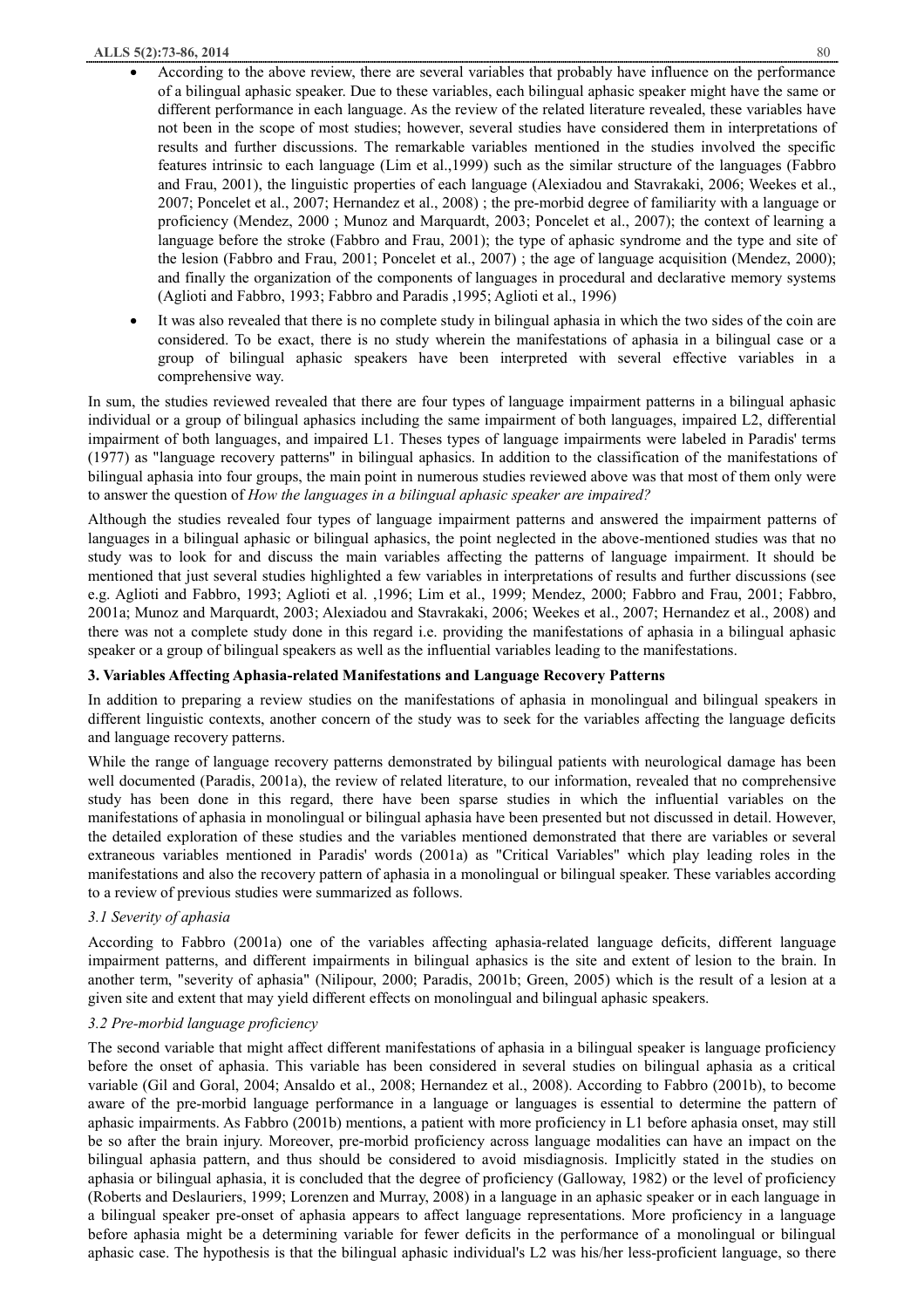would be more deficits in L2 than L1. In other studies, language proficiency has been regarded with other perspectives; for example, familiarity with a language ( Paradis, 2001a; Marrero, Golden and Espe-Pfeifer, 2002; Laiacona, Luzzatti, Zonca, Guarnaschelli and Capitani, 2002; Mondini et al., 2005); the degree of mastery (Perani and Abutalebi, 2005). In conclusion, it should be stated that a language in which the bilingual was literate proficient before the injury stands a better chance of being recovered than a language which he/she could only speak.

#### *3.3 Age of language acquisition*

In addition to pre-morbid proficiency on a language or languages, age of language acquisition as another important variable affecting the manifestations of aphasia in monolingual and bilingual aphasic speakers has been identified (e.g. Gil and Goral, 2004; Mondini et al., 2005; Ansaldo, Marcotte, Scherer and Raboyeau, 2008; Paradis, 2008). Considering this variable, it is stated that the languages learned at different ages would have differential language deficit patterns. In other words, according to several studies (Roberts and Deslauriers, 1999; Paradis, 2001a; Marrero, Golden and Espe-Pfeifer, 2002; Laiacona et al., 2002; Perani and Abutalebi, 2005; Green, 2005; Hernandez et al., 2008; Lorenzen and Murray, 2008) the age of first or second language acquisition has a direct effect on the manifestations of aphasia especially in bilingual aphasic speakers. It is believed that the age of second language acquisition affects language proficiency and both these variables might affect language performance particularly in bilingual aphasic speakers. As a whole, as Gil and Goral (2004) points out, age is an effective variable which can lead to more or less language impairments and in particular "the first language which is learned at a specific age would be the least affected by brain damage".

### *3.4 Context of language acquisition*

The next variable is the context of language acquisition (Marrero, Golden and Espe-Pfeifer, 2002). According to Gil and Goral (2004); "it is hypothesized that languages acquired in the same context are more likely to demonstrate the same language deficits patterns, while languages acquired in different contexts would be more likely to show differential patterns". In Ansaldo et al.'s terms (2008), language exposure and use or language dominance has an effect on the representation of language impairments. This variable has been taken into account using other terms; for instance, "setting of the use of languages" (Galloway, 1982); and "pre-morbid exposure"(Fabbro, 2001b; Perani and Abutalebi, 2005)

### *3.5 Individual characteristics of languages*

The characteristics of a language following the structural relations among the two languages particularly bilingual aphasic speakers is another variable proposed for language deficit patterns in a monolingual or bilingual aphasic case (Paradis, 1988; Ardila, 2001; Paradis, 2001a; Marrero, Golden and Espe-Pfeifer, 2002; Alexiadou and Stavrakaki, 2003; Gil and Goral; 2004; Paradis, 2008; Lorenzen and Murray, 2008). Considering this view, it is stated that the underlying structures that are common to all languages would influence each other in their representation of language deficits. Also it is concluded that in the more surface, language-specific structures of each language, there would be less similar deficits (Gil and Goral, 2004; Green, 2005; Mondini et al., 2005; Bastiaanse and Van Zonneveld, 2005). In a recent hypothesis, Paradis (2008) declares that "bilingual aphasia manifestations differ as a function of the structural diversity of their languages". It is stated that language-specific characteristics (Nilipour, 2000; Goral, 2001; Paradis, 2001b; Nilipour and Raghibdoust, 2001; Fabbro, 2001b; Laiacona et al.,2002) or language-related differences might have effects on language representations in aphasic speakers especially bilingual aphasics. So, the particular characteristics of a language or the specific system of a language (Tsapkini, Jarema and Kehayia, 2001) or "the different linguistic properties of L1 and L2" (Nilipour and Paradis, 1997; Paradis, 2001a; Weekes et al., 2007) should be considered as variables affecting aphasia-related representations.

### 3.6 *Manner of language acquisition*

Together with the above-mentioned variables, another recently noticed variable affecting the manifestations of aphasia and language impairment patterns in monolingual and bilingual aphasic speakers is the manner of language acquisition (Galloway, 1982; Paradis, 2000, 2004, 2008; Gil and Goral, 2004; Ansaldo et al., 2008; Hernandez et al., 2008). This variable is related to the organizational principles involved in the representations of languages, here L1 and L2, in the brain. In addition, the manner of language acquisition encompasses the role of declarative and procedural memory or "the declarative/procedural framework" and further "implicit/explicit memory processing" (Paradis, 2000, 2004, 2008). Therefore, it can be stated that memory processing embedded in the manner of language acquisition might have effects on the representations of aphasia and language impairment patterns, too.

Further, as maintained by Paradis (2000, 2004, 2008), bilinguals rely upon different memory resources. Early bilinguals acquire languages by mere exposure and need not be aware of the rules that govern either of their spoken languages; learning is mainly dependent upon implicit memory processing. Conversely, if the second language is acquired after infancy, specific language components such as phonology, syntax, morphology, and semantics are consciously learnt, and thus declarative memory resources are solicited. As he states, the second language tends to be relying to a greater extent (in acquisition and recovery from aphasia) on meta-linguistic knowledge dependent on declarative memory and learned during the appropriation of the second language; and the first language tends to be dependent on implicit linguistic competence which relies on procedural memory. In sum, implicit competence exists for only one language by procedural memory i.e. the first language and explicit competence depends on declarative memory that is used for second language acquisition. So, it is concluded that the manner of language acquisition might be one of the variables that affects language deficits and language recovery patterns in monolingual and bilingual aphasic speakers.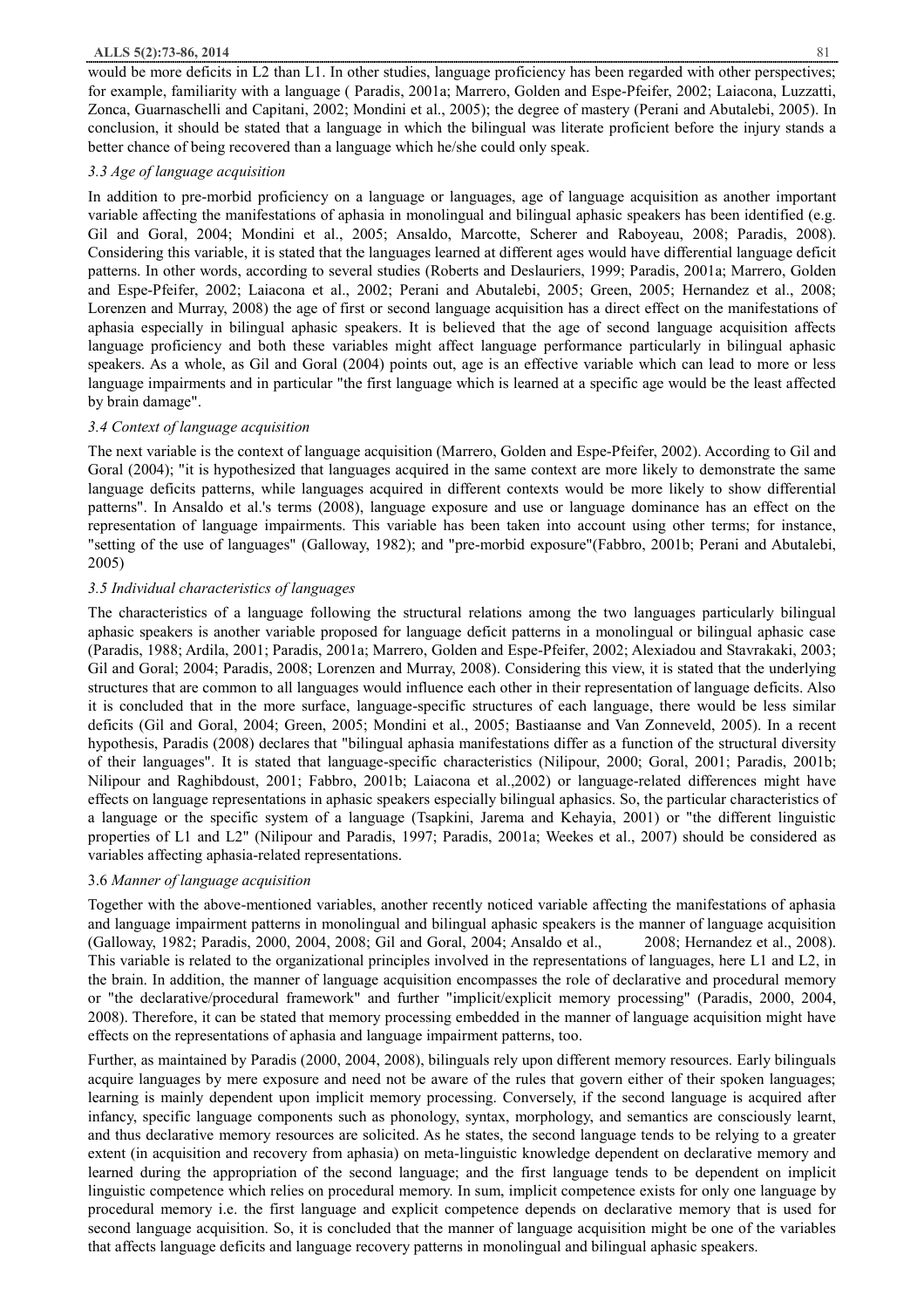As a whole, the influential variables affecting the manifestations of aphasia in monolingual and bilingual aphasic speakers and also the recovery patterns are the severity of aphasia, pre-morbid language proficiency, the age of language learning, the context of language acquisition, the specific structure of a language or the structural relations of languages in a bilingual speaker, and the manner of language acquisition which includes implicit and explicit competence that rely on declarative and procedural memory, respectively.

#### **4. Conclusion**

The review of related literature was done in order to make clear the meaning of aphasia as an acquired cognitive and communicative disorder (Lorenzen and Murray, 2008), to prepare a review of the studies conducted in the field of aphasia and bilingual aphasia and illustrate the main variables affecting the performance of the patient.

The review revealed that there are different viewpoints to aphasia and its classifications. The outstanding classification was summarized as fluent and non-fluent aphasia. Additionally, the general review of studies on aphasia in different languages in the world showed that there are two groups of studies in this regard including case studies and group studies depending on several variables such as the number of participants available, the types of aphasia at hand, and the purpose or purposes of the study. To do such studies standardized language assessment tests are required, it might be a good idea to administer supplementary tests and tasks, though.

Moreover, based on the above-mentioned studies, investigation of aphasia is possible in two ways. First, using a standardized language assessment test to evaluate the overall language abilities of an aphasic person or a group of aphasic individuals; secondly, considering one aspect of language or one modality in detail.

 In aphasia studies reviewed earlier, it was not clear why aphasic individuals showed different performances, a few studies (Tsapkini et al., 2001; Ardila, 2001; Kljajevic, 2004; Mondini et al., 2005; Basstianse and Van Zonneveld, 2005) had a glance at this issue, however.

As a whole, although the aphasia-related studies unveiled the importance of this complicated form of language impairment, the existing literature showed imbalance in the aphasia-related studies in different languages, i.e. not all languages have enjoyed the developments of investigations regarding the representation and manifestations of aphasia.

In addition to review of the investigations on monolingual aphasic speakers, a review of the bilingual aphasia studies in the world languages was done. In these case and group studies, there were more challenges due to facing bilinguals with two impaired languages. Like the language assessment tests for monolingual aphasic speakers, bilingual aphasia also needs two standardized, systematic, and equivalent language assessment tests administered in the same conditions and settings for both languages.

According to the bilingual studies reviewed, it is not viable to consider all language modalities and skills in detail in a study. Therefore, based on the above-mentioned studies, investigation of bilingual aphasia is possible in two modes. First, using an equivalent and standardized language assessment test to evaluate the overall language ability of a bilingual aphasic person or a group of aphasic individuals; secondly, considering one aspect of language or one modality in detail.

Additionally, as the studies reviewed showed, bilingual aphasic speakers do not usually depict similar or different manifestations in both languages; rather there are several language impairment patterns which are elaborated in Paradis' terms (1977) as "Language Recovery Patterns" among bilingual aphasic speakers including parallel, differential, successive, selective, alternating, and blended recovery. In spite of establishing recovery patterns, in many studies reviewed earlier, it was not clear why bilingual aphasic individuals showed different performances, though in several studies a few variables were mentioned indirectly (e.g. Aglioti and Fabbro, 1993; Aglioti et al. ,1996; Lim et al., 1999; Mendez, 2000; Fabbro, 2001a; Fabbro and Frau, 2001; Munoz and Marquardt, 2003; Alexiadou and Stavrakaki, 2006; Weekes et al., 2007; Hernandez et al., 2008).

The remarkable variables mentioned in the studies involved the linguistic properties of each language (Lim et al.,1999; Fabbro and Frau, 2001; Alexiadou and Stavrakaki, 2006; Weekes et al., 2007; Poncelet et al., 2007; Hernandez et al., 2008), the pre-morbid degree of familiarity with a language or proficiency (Mendez, 2000 ; Munoz and Marquardt, 2003; Poncelet et al., 2007), the context of learning a language before the stroke (Fabbro and Frau, 2001), the type of aphasic syndrome and the type and site of the lesion (Fabbro and Frau, 2001; Poncelet et al., 2007), the age of language acquisition (Mendez, 2000), and finally the organization of the components of languages in procedural and declarative memory systems (Aglioti and Fabbro, 1993; Fabbro and Paradis ,1995; Aglioti et al., 1996).

It was also revealed that there is no complete study in bilingual aphasia in which the two sides of the coin are considered. To be exact, there is no study wherein the manifestations of aphasia in a bilingual case or a group of bilingual aphasic speakers have been interpreted with several effective variables in a comprehensive way.

And finally, while the range of language recovery patterns demonstrated by bilingual patients with neurological damage has been well documented (Paradis, 2001a), the review of related literature, to our information, revealed that no comprehensive study has been done in this regard, there have been sparse studies in which the influential variables on the manifestations of aphasia in monolingual or bilingual aphasia have been presented but not discussed in detail. However, the detailed exploration of these studies and the variables mentioned demonstrated that there are variables or several extraneous variables mentioned in Paradis' words (2001a) as "Critical Variables" which play leading roles in the manifestations and also the recovery pattern of aphasia in a monolingual and bilingual aphasic.

In sum, this review focusing on different aspects of aphasia was not fully inclusive of all of the work put forth in this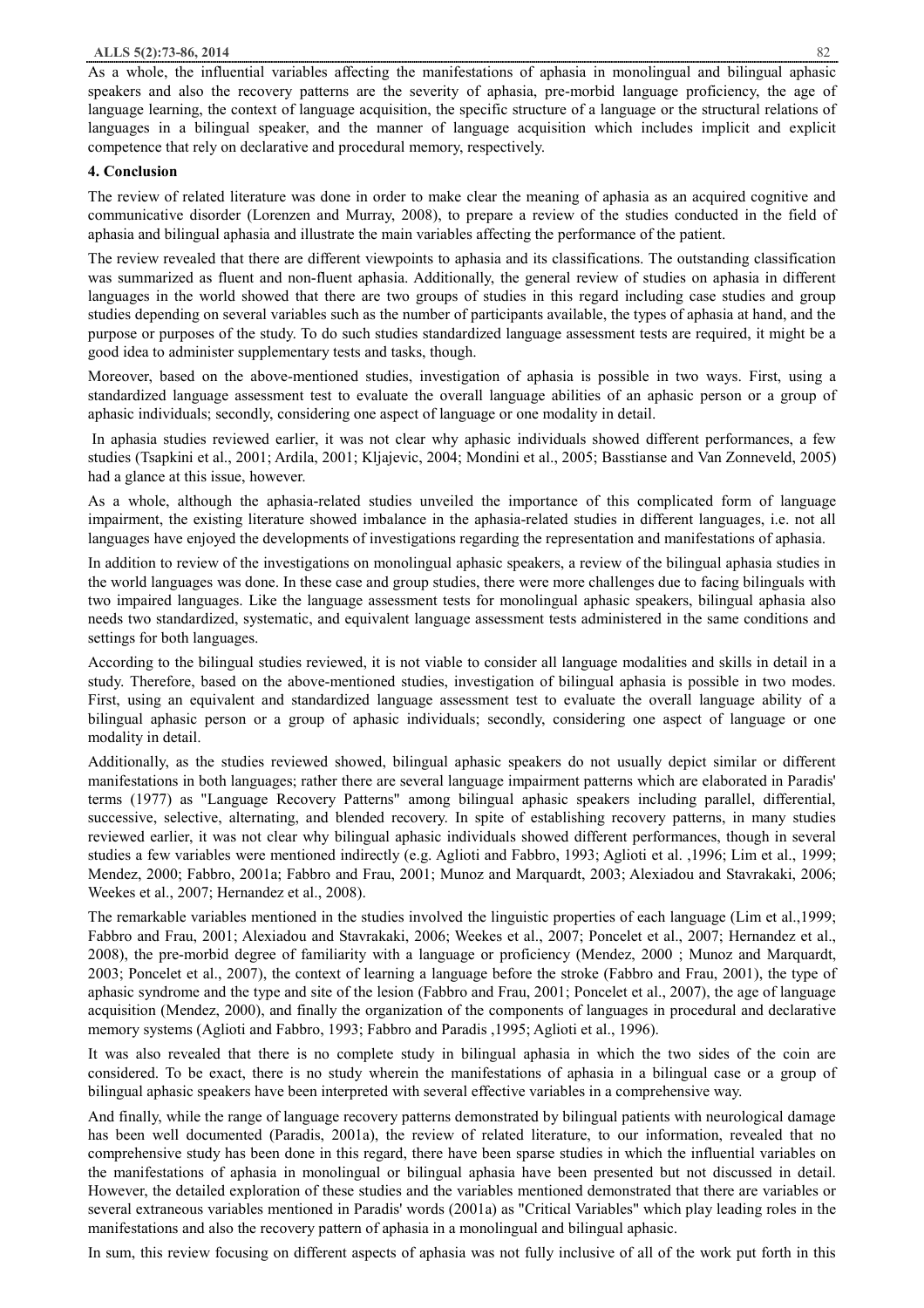domain of research; rather, it addressed only the most related studies. Therefore, more review studies in the fields of aphasia and bilingual aphasia are required to complement the current study.

#### **References**

Aglioti, S., & Fabbro, F. (1993). Paradoxical selective recovery in a bilingual aphasic following subcortical lesions. *NeuroReport, 4*, 1359-1362.

Aglioti, S., Beltramello, A., Girardi, F., & Fabbro, F. (1996). Neurolinguistic and follow-up study of an unusual pattern of recovery from bilingual subcortical aphasia. *Brain, 119,* 1551-1564.

Alexiadou, A., & Stavrakaki, S. (2006). Clause structure and verb movement in a Greek–English speaking bilingual patient with Broca's aphasia: Evidence from adverb placement. *Brain and Language, 96*, 207-220.

Almagro, Y., Sanchez-Casas, R., & Garcia-Albea, J.E. (2003). A case study of anomia: grammatical category in the production of a bilingual aphasic. *Cognitiva, 15*(1), 33-49.

Amberber, A. M. (2012). Language intervention in French-English bilingual aphasia: evidence of limited therapy transfer. *Journal of Neurolinguistics, 25*(6), 588-614.

Ansaldo, A.I., Marcotte, K., Scherer L., & Raboyeau, G. (2008). Language therapy and bilingual aphasia: clinical implications of psycholinguistic and neuroimaging research. *Journal of Neurolinguistics, 21*(6), 539-557.

Ardila, A. (2001). The manifestation of aphasic symptoms in Spanish. *Journal of Neurolinguistics, 14*, 337-347.

Bartha, L., Marien, P., Poewe, W., & Benke, T. ( 2004). Linguistic and neuropsychological deficits in crossed conduction aphasia: report of three cases. *Brain and Language, 88*(1), 83-95.

Bastiaanse , R., Koekkoek, J., & Van Zonneveld, R. (2003). Object scrambling in Dutch Broca's aphasia. *Brain and Language, 86*, 287-299.

Bastiaanse , R., & Van Zonneveld, R. (2005). Sentence production with verbs of alternating transitivity in agrammatic Broca's aphasia. *Journal of Neurolinguistics, 18*, 57-66.

Benton , A., & Anderson, S.W. (1998). Aphasia: historical perspectives. In M.T. Sarno (Ed.), *Aquired Aphasia* (3rd ed., pp.1-20). San Diego: Academic Press.

Berndt, R.S., & Haendiges, A. N. (2000). Grammatical class in word and sentence production: evidence from an aphasic patient. *Journal of Memory and Language, 43*, 249-273.

Bhatnagar, S.C., Jain, S. K., Bihari, M., Bansal, N. K., Pauranik, A., Jain, D.C., Bhatnagar, M.K., Meheshwari, M.C., Gupta, M., & Padma, M.V. (2002). Aphasia type and aging in Hindi-speaking stroke patients. *Brain and Language, 83*, 353-361.

Bird, H., Franklin, S., & Howard, D. (2002). 'Little words' – not really: function and content words in normal and aphasic speech. *Journal of Neurolinguistics, 15*, 209-237.

Blanken, G., Dittmann, J., & Wallesch, C. (2002). Parallel or serial activation of word forms in speech production? Neurolinguistic evidence from an aphasic patient. *Neuroscience Letters, 325*, 72-74.

Croft, S., Marshall, F., & Pring, T. (2006). Assessing noun naming impairments in bilingual aphasia. *Brain and Language, 99*, 8-219.

Davis, G. A. (1983). *A survey of adult aphasia*. Englewood cliffs, N.J: Prentice-Hall Inc.

Elkin, B. (2005). *Neurocognitive rehabilitation of aphasia in bilingual patients: A program design*. Unpublished Doctoral Dissertation. Carlos Albizu University: Miami, Florida.

Fabbro, F. (2001). The bilingual brain: cerebral representation of languages. *Brain and Language, 79*, 211-222.

Fabbro, F., & Frau, G. (2001).Manifestations of aphasia in Friulian. *Journal of Neurolinguistics, 14*, 255-279.

Fabbro, F., & Paradis, M. (1995). Differential impairments in four multilingual patients with subcortical lesions. In M. Paradis (Ed.), *Aspects of bilingual aphasia* (pp. 139-176). Oxford: Pergamon Press.

Filley, C. M., Ramsberger, G., Menn, L., Wu, J., Reid, B. Y., & Reid, A. L. (2006). Primary progressive aphasia in a bilingual woman. *Neurocase, 12*(5), 296-299.

Fromkin, V., Rodman, R., & Hyams, N. (2003). An introduction to language, (7<sup>th</sup> ed.). Massachusetts: Heinle.

Galloway, L. (1982). The convolutions of second language. *Language Learning, 31*, 439-464.

Garcia-Caballero, A., Garcia-Lado, I., Gonza lez-Hermida, J., Area, R., Recimil, M. J., & Juncos Rabadan, O. (2007). Paradoxical recovery in a bilingual patient with aphasia after right capsuloputaminal infarction. *Journal of Neurology, Neurosurgery and Psychiatry, 78*, 89-91.

Ghafar Samar, R., & Akbari, M. (2012). A language teacher in the haze of bilingual aphasia: a Kurdish-Persian case. *Procedia - Social and Behavioral Sciences, 32*, 252-257.

Gil, M., & Goral, M. (2004). Nonparallel recovery in bilingual aphasia: effects of language choice, language proficiency, and treatment. *International Journal of Bilingualism, 8*(2), 191-219.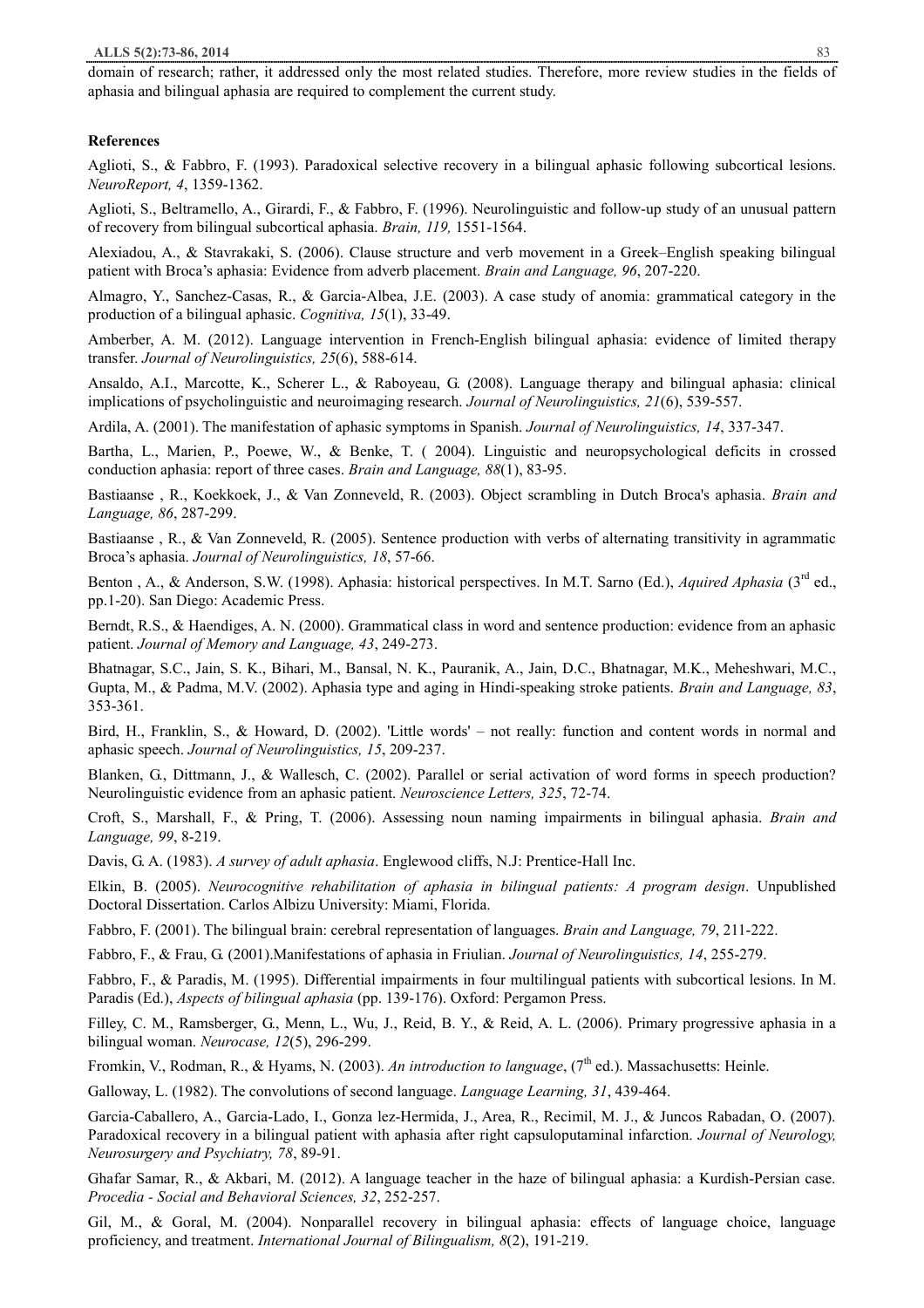Giussani, C., Roux, F. E., Lubrano, V., Gaini, S. M., & Bello, L. (2007). Review of language organization in bilingual patients: what can we learn from direct brain mapping? *Acta Neurochirurgica, 149*, 1109-1116.

Goodglass, H., & Kaplan, E. (1982). *The assessment of aphasia and related disorders* (2nd ed.). Philadelphia: Lea and Febiger.

Goral, M. (2001). Aphasia in Hebrew Speakers. *Journal of Neurolinguistics, 14*, 297-312.

Graetz, P., de Bleser, R., & Willmes, K. (1992). *Akense Afasietest (AAT)*. Lisse: Swets and Zeitlinger.

Graham, N.L., & Rochon, E. (2007). Verb production in sentences by patients with non-fluent progressive aphasia. *Brain and Language, 103*, 8-249.

Green, D. W. (2005). The neurocognition of recovery patterns in bilingual aphasics. In J. F. Kroll, and A. M. B. de Groot (Eds.), *Handbook of bilingualism: Psycholinguistic perspectives* (pp. 516–530). New York: Oxford University Press.

Hernandez, M., Cano, A., Costa, A., Sebastian-Galles, N., Juncadella, M., & Gascon-Bayarri, J. (2008). Grammatical category-specific deficits in bilingual aphasia. *Brain and Language, 107*(1), 68-80.

Jarema, G., Perlak, D., & Semenza, C. (2007).The processing of compounds in bilingual aphasia. *Brain and Language, 103*, 8-249.

Kambanaros, M. (2007). Action naming versus verb retrieval in connected speech: Evidence from late bilingual Greek– English fluent anomic aphasic speakers. *Brain and Language, 103*, 8-249.

Kambanaros, M. (2008).The trouble with nouns and verbs in Greek fluent aphasia. *Journal of Communication Disorders, 41*, 1-19.

Kambanaros, M., & Weekes, B. S. (2013). Phonological dysgraphia in bilingual aphasia: evidence from a case study of Greek and English. *Aphasiology, 27*(1), 59-79.

Keljajevic, V. (2004). *Comprehension of Wh-dependencies in Broca's aphasia*. Unpublished doctoral dissertation. Carlton University: Ontario.

Kertesz, A. (1982). *Western Aphasia Battery*. New York: Grune and Stratton.

Kertesz, A. & Osman-Sagi, J. (2001). Manifestations of aphasic symptoms in Hungarian. *Journal of Neurolinguistics, 14*, 313-319.

Kiran, S., Sandberg, C., Gray, T., Ascenso, E. & Kester, E. (2013). Rehabilitation in bilingual aphasia: evidence for within- and between-language generalization. *American Journal of Speech and Language Pathology, 22*(2), 298-309.

Koch, M. E. (2005). *Prediction of strategy usage by adults with aphasia*. Unpublished M.S. Thesis. Southern Connecticut State University: New Haven, Connecticut.

Kojima, T., Mimura, M., Auchi, K., Yoshino, F., & Kato, M. (2011).Long-term recovery from acquired childhood aphasia and changes of cerebral blood flow. *Journal of Neurolinguistics, 24*(1), 96-112.

Laiacona, M., Luzzatti, C., Zonca,G., Guarnaschelli, C., & Capitani, E. (2002). Lexical and semantic variables influencing picture naming in aphasia. *Brain and Cognition, 46*(1), 184-187.

Laka, I., & Korostola, L. E. (2001). Aphasia manifestations in Basque. *Journal of Neurolinguistics, 14*, 133-157.

Leek, E.C., Wyn, R., & Tainturier, M. J. (2003). Syntactic mediation is not obligatory during lexical access: Evidence from a single-case study of Welsh aphasia. *Brain and Cognition, 53*, 268-272.

Liang, J., & van Heuven. V. J. (2003). *Evidence for separate lexical tone and sentence intonation: a perception study of Chinese aphasic patients*. Paper presented at the 4TH Science of Aphasia Conference Trieste, Italy. Retrieved on September 10<sup>th</sup>, 2012 from http://www.soa5.de/pdf/SoA4\_prog-abstracts03.pdf

Lim, V., Douglas, J., & Lambier, J. (1999). *Impairment of lexical tone production in stroke patients with bilingual aphasia*. Abstracts of the 22nd Annual Brain Impairment Conference, Sydney.

Lorenzen, B., & Murray, L. L. (2008). Bilingual aphasia: a theoretical and clinical review. *American Journal of Speech and Language Pathology, 17*(3), 299-318.

Luzzatti, C., Willmes, W., & De Bleser, R. (1996). *Aachener Aphasia Test (AAT): Versione Italiana*, 2nd ed. Florence: Organizzazioni Speciali.

Mansson, A., & Ahlsen, E. (2001). Grammatical features of aphasia in Swedish. *Journal of Neurolinguistics, 14*, 365- 380.

Marien, P., Abutalebi, J., Engelborghs, S., & De Deyn, P. P. (2005). Acquired subcortical bilingual aphasia in an early bilingual child: Pathophysiology of pathological language switching and language mixing. *Neurocase, 11*, 385-398.

Marrero, M.Z., Golden, C. J., & Espe-Pfeifer, P. (2002). Bilingualism, brain injury, and recovery: Implications for understanding the bilingual and for therapy. *Clinical Psychology Review, 22*, 463-478.

Marshall, R. S.; Lazar, M. R., & Mohr,J.P. (1998). Aphasia. *Medical Update for Psychiatrists, 3*(5), 132-138.

Meinzer, M., Obleser, J., Flaisch, T., Eulitz, C,. & Rockstroh, B. (2007).Recovery from aphasia as a function of language therapy in an early bilingual patient demonstrated by fMRI. *Neuropsychologia, 45*(6), 1247-1256.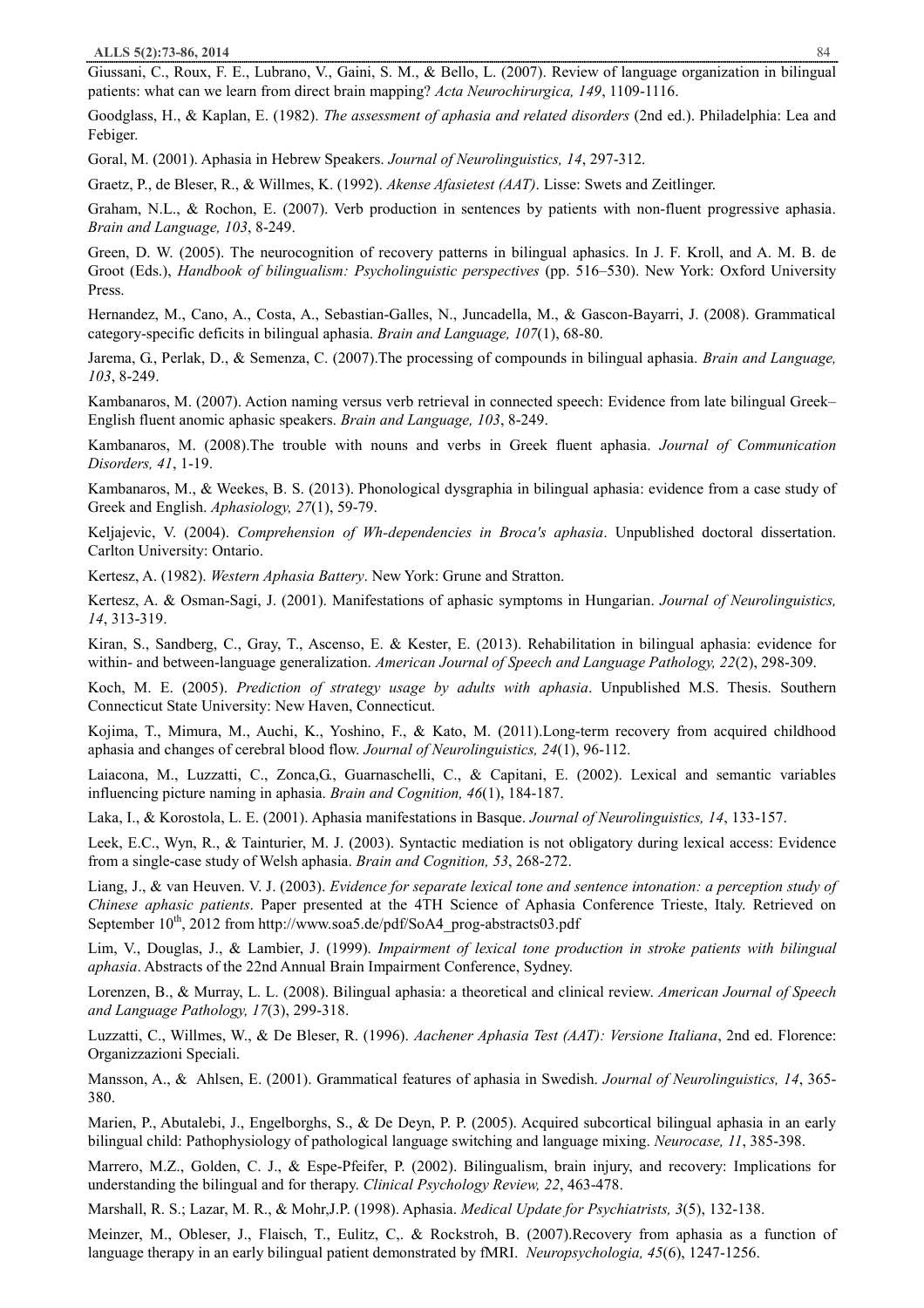Mendez, M. F. (2000). Language-selective anomia in a bilingual patient. *Journal of Neuropsychiatry and Clinical Neuroscience, 12*(4), 515-516.

Mondini, S., Jarema, G., & Liguori, F. (2004). Semantics and syntax of mass and count nouns: data from aphasia and dementia. *Brain and Language, 91*, 138-139.

Munoz, M. L., & Marquardt, T.P. (2003). Picture naming and identification in bilingual speakers of Spanish and English with and without aphasia. *Aphasiology, 17*(12), 1115-1132.

Nikolova, R. & Jarema, G. (2004). The role of morphological structure in the processing of aspectual verb forms in a Bulgarian-speaking aphasic patient. *Journal of Neurolinguistics, 17*, 349-369.

Nilipour, R., & Paradis, M. (1995). Breakdown of functional categories in three Farsi-English bilingual aphasic patients. In R.Nilipour, M. Paradis, H. Ashayeri and Sh. Raghibdoust. *Syndromes of Aphasia in Persia*n (Published Research papers) (pp. 121-136).Tehran: State Welfare Organization of Iran University of Welfare and rehabilitation Sciences Press.

Nilipour, R. (2000). Agrammatic language: two cases from Persian. *Aphasiology, 14*(12), 1205-1242.

Nilipour, R., & Raghibdoust, S. (2001). Manifestations of Aphasia in Persian. *Journal of Neurolinguistics, 14*, 209-230.

Obler, L. K., & Gjerlow, K. (1999). *Language and the brain*. Cambridge: Cambridge University Press.

Owens, R. E., Metz, D. E., & Hass, A. (2000). *Introduction to communication disorders: A lifespan perspective*. Needham Heights: Allyn and Bacon.

Paradis, M. (1977). Bilingualism and aphasia. In H. Whitaker and H.A. Whitaker (Eds.), *Studies in Neurolinguistics*, 3, 65-121. New York: Academic Press.

Paradis, M. (1987). *The assessment of bilingual aphasia*. Hillsdale, N J, LEA.

Paradis, M. (2000). Generalizable outcomes of bilingual aphasia research. *Folia Phoniatrica et Logopaedica, 52*(1), 54- 64.

Paradis, M. (2001a). Bilingual and polyglot aphasia. In R. S. Berndt (ed.). *Handbook of neuropsychology*, pp. 69-91. Amesterdam: Elsevier Science.

Paradis, M. (2001b). The need for awareness of aphasia symptoms in different languages. *Journal of Neurolinguistics, 14*, 85-91.

Paradis, M. (2004). *A neurolinguistic theory of bilingualism*. Amsterdam, The Netherlands: John Benjamins Publishing Company.

Paradis, M. (2008). Bilingualism and neuropsychiatric disorders. *Journal of Neurolinguistics, 21*, 199-230.

Paradis, M. (2009). *Declarative and procedural determinants of second languages*. Amsterdam: John Benjamins Publishing Company.

Pena-Casanova, J., Dieguez-Vide, F., Lluent, L. & Bohm, P. (2001). On Manifestations of Aphasia in Catalan: A Case Study of Broca's Aphasia. *Journal of Neurolinguistics, 14*, 159-177.

Perani, D. & Abutalebi, J. (2005). The neural basis of first and second language processing. *Cognitive Neuroscience, 15*(2), 202-206.

Poncelet, M., Majerus, S., Raman, I., Warginaire, S. &Weekes, B. S. (2007). Naming actions and objects in bilingual aphasia: A multiple case study. *Brain and Language, 103*, 238-249.

Postman, W. A. (2003). *Working memory disturbances and processing of verbal suffixes: a case study of aphasia in Indonesian*. 4th Science of Aphasia Conference, Trieste, Italy.

Roberts, P.M., & Deslauriers, L. (1999). Picture naming of cognate and non-cognate nouns in bilingual aphasia. *Journal of Communication Disorders, 32*, 1-23.

Rumiati, R. (2007). *Aphasia*. Retrieved on 14<sup>th</sup> June, 2012 from www.sissa.it/cns/scin/publications.html.

Salehnejad, L. (2006). *Study of agrammatism in the speech of adult Persian Broca's aphasic speakers*. Unpublished M.A. Thesis. Allame Tababaii University: Tehran.

Scarna, A., & Ellis, A.W. (2002). On the assessment of grammatical gender knowledge in aphasia: The danger of relying on explicit, metalinguistic tasks. *Language and Cognitive Processes, 17*(2), 185-201.

Sebastian, R., Kiran, E., & Sandberg, C. (2012). Semantic processing in Spanish-English bilingulas with aphasia. *Journal of Neurolinguistics, 25*(4), 240-262.

Semenza, C., Girelli, L., Spacal, M., Kobal, J., & Mesec, A. (2002). Derivation by prefixation in Slovenian: Two aphasia case studies. *Brain and Language, 81*, 242-249.

Shaw, V.C. (2007). *The effects of grammatical class and lexical stress on word retrieval in aging and aphasia*. Unpublished Doctoral Dissertation. University of Iowa.

Tanridag, O. (1993). *Afazi*. Ankara: GATA Basımevi.

Thompson, C. K. (2006). Single subject controlled experiments in aphasia: The science and the state of the science.